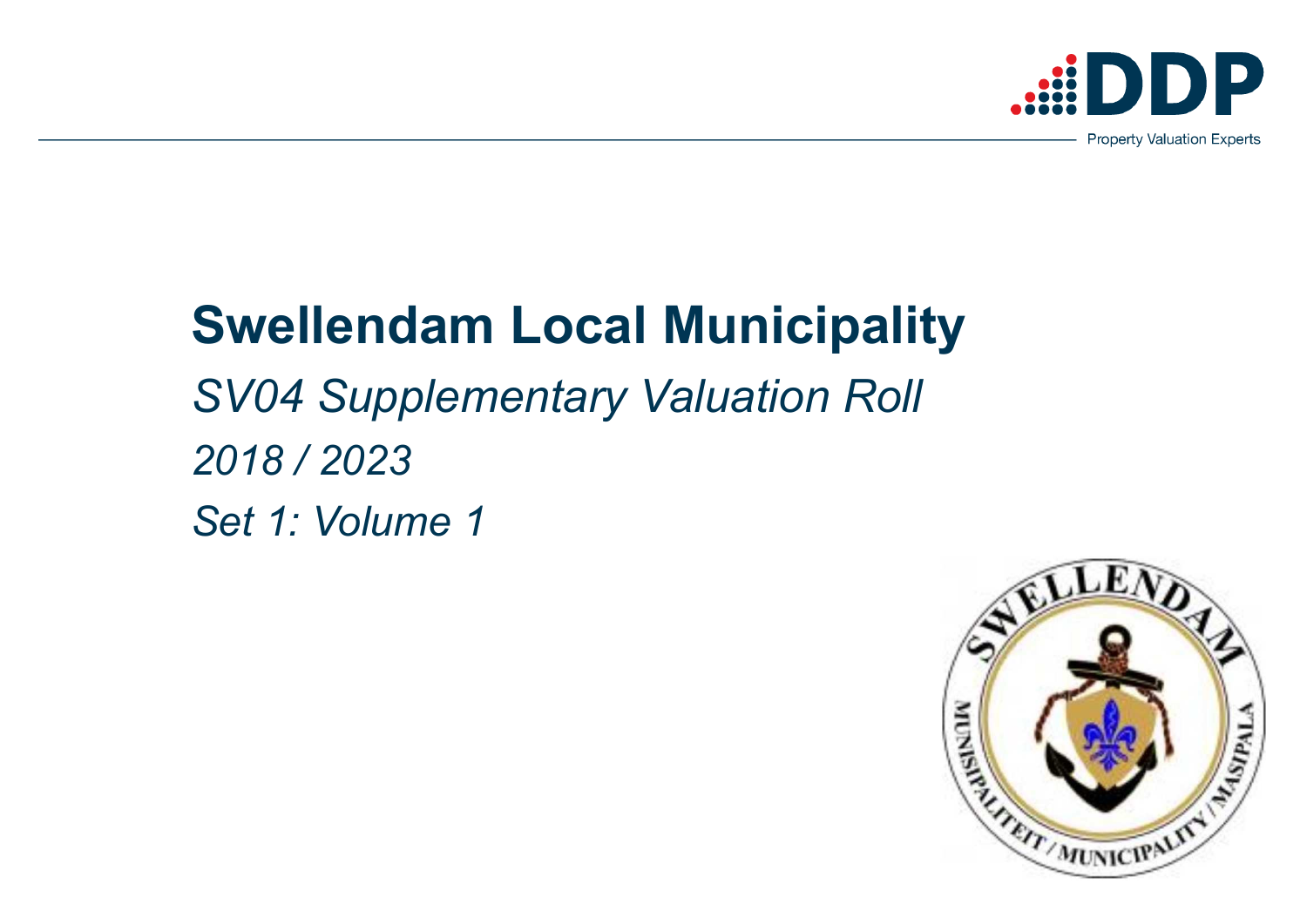Menlyn Square Office Park | North West Suite | 1st Floor | East Block | 134 Aramist Avenue | Menlyn | Pretoria 0181 | PO Box 40408 | Moreleta Park 0044 | Tel: 0800 060 200 | E-mail: info@ddp.co.za | www.ddp.co.za | @DDP Ex

## **Certification by Municipal Valuer** (Section 34 (c) of Act 6 of 2004)

I, Elsie Cornelia Theron with identity number 731014 0042 08 2 hereby certify that I have, in accordance with the provisions of the Local Government: Municipal Property Rates Act, 2004 (Act No 6 of 2004), hereinafter referred to as the "Act", to the best of my skills and knowledge and without fear, favour or prejudice, prepared the Supplementary Valuation Roll (SV04) for the period 1 July 2018 to 30 June 2023 for the Swellendam Local Municipality in terms of the provisions of the Act. In the discharge of my duties as municipal valuer I have complied with Sections 43 and 44 of the Act.

Certified at Pretoria on 16 April 2021.

Professional Registration Number with the South African Council for the Property Valuers Profession: **6831**Category of Professional Registration: **Professional Valuer**.

Mar.

\_\_\_\_\_\_\_\_\_\_\_\_\_\_\_\_\_\_\_\_\_\_\_ Signature of Municipal Valuer

> Directors: Adv. M.D. Xulu (Chairman) | T. Geyser (CEO) | M.J. De Beer | J. Voges | V. Riba

Company: DDP Values (RF) (Pty) Ltd Reg No 2003/007650/07 | VAT No 4660270564 Level 2 B-BBEE black owned enterprise

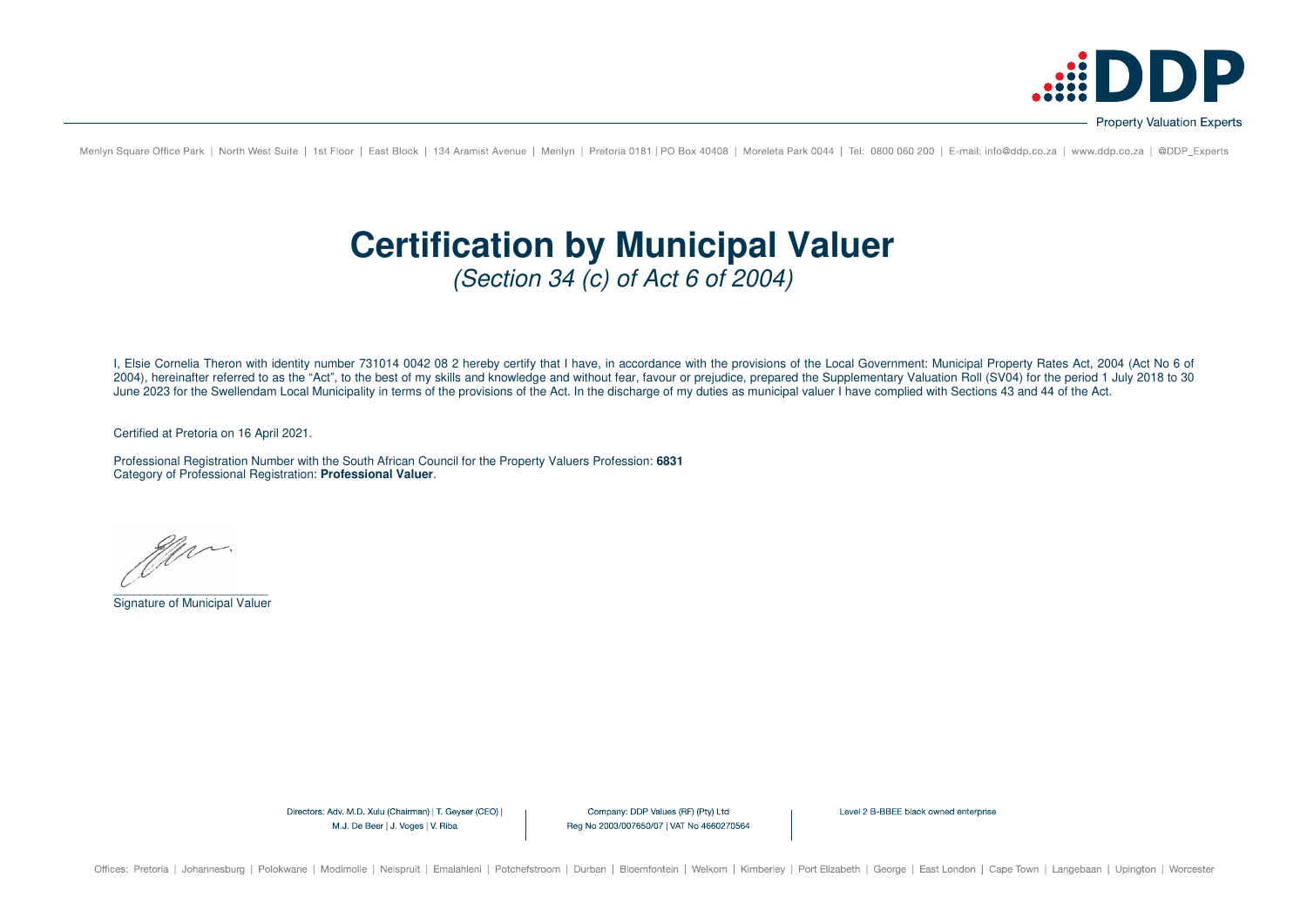|                         | Registered or other description of the property |                |             |                | <b>Full Names of Owner(s)</b>                                    | Category determined in terms of                     |                                        | <b>Extent of the</b> | <b>Market value</b><br>of the | <b>Remarks</b>                                                                                                                                     | <b>Effective</b> |
|-------------------------|-------------------------------------------------|----------------|-------------|----------------|------------------------------------------------------------------|-----------------------------------------------------|----------------------------------------|----------------------|-------------------------------|----------------------------------------------------------------------------------------------------------------------------------------------------|------------------|
| <b>Town Allotment</b>   | <b>Erf Nr</b>                                   | <b>Portion</b> | <b>Unit</b> | <b>Section</b> |                                                                  | <b>Section 8 of the Act</b>                         | Physical address of the property       | property (HA)        | property                      |                                                                                                                                                    | <b>Date</b>      |
| BARRYDALE               | 00000063                                        | 00000          | 00000       | 0000           | PETZER SHANE ANTHONY / HART SCOTT BRYAN                          | <b>BUSINESS AND COMMERCIAL</b><br><b>PROPERTIES</b> | <b>VAN RIEBEECKSTRAAT</b>              | 0,2974               | 700 000                       | SECT 78(1)(f) - THAT MUST BE REVALUED FOR ANY<br>OTHER EXCEPTIONAL REASON                                                                          | 2018/12/05       |
| <b>BARRYDALE</b>        | 00000126                                        | 00000          | 00000       | 0000           | <b>W P K LANDBOU LTD</b>                                         | <b>BUSINESS AND COMMERCIAL</b><br><b>PROPERTIES</b> | VAN RIEBEECKSTRAAT                     | 0,8442               |                               | 1 600 000 SECT 78(1)(f) - THAT MUST BE REVALUED FOR ANY<br>OTHER EXCEPTIONAL REASON                                                                | 2018/11/23       |
| <b>BARRYDALE</b>        | 00000183                                        | 00000          | 00000       | 0000           | LOMBARD DANIEL RETIEF                                            | <b>RESIDENTIAL PROPERTIES</b>                       | LAINGSTRAAT                            | 0,2974               | 450,000                       | SECT 78(1)(f) - THAT MUST BE REVALUED FOR ANY<br>OTHER EXCEPTIONAL REASON                                                                          | 2020/11/11       |
| <b>BARRYDALE</b>        | 00000264                                        | 00000          | 00000       | 0000           | <b>PROVINCE OF THE WESTERN CAPE</b>                              | <b>RESIDENTIAL PROPERTIES</b>                       | <b>STEYNSTRAAT</b>                     | 0,2974               | 2 800 000                     | $ SECTION 78(1)(g) - OF WHICH THE CATEGORY HAS$<br><b>CHANGED</b>                                                                                  | 2021/04/01       |
| <b>BARRYDALE</b>        | 00000265                                        | 00000          | 00000       | 0000           | <b>PROVINCE OF THE WESTERN CAPE</b>                              | <b>RESIDENTIAL PROPERTIES</b>                       | <b>MEENT</b>                           | 0,2974               | 350 000                       | SECT 78(1)(g) - OF WHICH THE CATEGORY HAS<br>CHANGED                                                                                               | 2021/04/01       |
| <b>BARRYDALE</b>        | 00000293                                        | 00000          | 00000       | 0000           | <b>PROVINCIAL GOVERNMENT-WESTERN CAPE</b>                        | <b>PUBLIC SERVICE PURPOSES</b>                      | <b>TINLEYSTRAAT</b>                    | 1,7201               | 4 100 000                     | SECT 78(1)(g) - OF WHICH THE CATEGORY HAS<br><b>CHANGED</b>                                                                                        | 2021/04/01       |
| <b>BARRYDALE</b>        | 00000357                                        | 00000          | 00000       | 0000           | REPUBLIEK VAN SUID-AFRIKA                                        | <b>RESIDENTIAL PROPERTIES</b>                       | <b>TINLEYSTRAAT</b>                    | 0,2974               | 900 000                       | SECT 78(1)(g) - OF WHICH THE CATEGORY HAS<br>CHANGED                                                                                               | 2021/04/01       |
| <b>BARRYDALE</b>        | 00000489                                        | 00000          | 00000       | 0000           | <b>PROVINCIAL GOVERNMENT-WESTERN CAPE</b>                        | <b>VACANT LAND</b>                                  | <b>TINLEYSTRAAT</b>                    | 1,0026               |                               | 150 000 SECT 78(1)(g) - OF WHICH THE CATEGORY HAS                                                                                                  | 2021/04/01       |
| BARRYDALE               | 00000680                                        | 00000          | 00000       | 0000           | HUSSELMAN ELLINORE EDWINAH / HUSSELMAN<br><b>CASPER ALBERTUS</b> | <b>RESIDENTIAL PROPERTIES</b>                       | <b>HIGH LEVELSTRAAT</b>                | 0,0992               | 900 000                       | SECT 78(1)(f) - THAT MUST BE REVALUED FOR ANY<br>OTHER EXCEPTIONAL REASON                                                                          | 2019/10/10       |
| <b>BARRYDALE</b>        | 00000860                                        | 00000          | 00000       | 0000           | <b>JUPITER PROP TRUST</b>                                        | RESIDENTIAL PROPERTIES                              | <b>VAN RIEBEECK STREET</b>             | 0,0698               | 700 00                        | SECT 78(1)(d) - OF WHICH THE MARKET VALUE<br>HAS SUBSTANTIALLY INCREASED OR DECREASED<br>FOR ANY REASON AFTER THE LAST GENERAL<br><b>VALUATION</b> | 2020/02/18       |
| <b>BARRYDALE</b>        | 00000971                                        | 00000          | 00000       | 0000           | MONTDRY PTY LTD                                                  | VACANT LAND                                         | PROTEALAAN<br>$\overline{\phantom{a}}$ | 0,0427               |                               | 13 000 SECT 78(1)(g) - OF WHICH THE CATEGORY HAS<br><b>CHANGED</b>                                                                                 | 2020/03/23       |
| <b>BARRYDALE</b>        | 00001582                                        | 00000          | 00000       | 0000           | JOOSTE ELSIE MAGDALENA JOHANNA / JOOSTE<br><b>JAMES</b>          | RESIDENTIAL PROPERTIES                              | MUNISIPALITEIT BARRYDALE HOPHUI1582    | 0,0293               | 40 000                        | SECT 78(1)(g) - OF WHICH THE CATEGORY HAS<br><b>CHANGED</b>                                                                                        | 2018/07/01       |
| <b>BARRYDALE</b>        | 00001678                                        | 00000          | 00000       | 0000           | GERALD SARAH MONIQUE FITZ / GERALD SARAH<br><b>NONIQUE FITZ</b>  | <b>RESIDENTIAL PROPERTIES</b>                       | VAN COLLER STREET                      | 0,5134               | 680 000                       | SECT 78(1)(d) - OF WHICH THE MARKET VALUE<br>HAS SUBSTANTIALLY INCREASED OR DECREASED<br>FOR ANY REASON AFTER THE LAST GENERAL<br>VALUATION        | 2019/05/28       |
| <b>BREDASDORP RD</b>    | 00000062                                        | 00007          | 00000       | 0000           | <b>PROPERTY IN CAPE AGULHAS MUNICIPALITY</b>                     | <b>CROSS REFERENCE</b>                              | 62/7<br>CUPIDOS KRAAL No. 62           | 0,0000               |                               | SECT 78(1)(f) - THAT MUST BE REVALUED FOR ANY\,<br>OTHER EXCEPTIONAL REASON                                                                        | 2018/07/01       |
| <b>BUFFELJAGSRIVIER</b> | 00000277                                        | 00000          | 00000       | 0000           | ABRAHAMS WINNIE WILLEMINA MAGDALENA                              | <b>RESIDENTIAL PROPERTIES</b>                       | 277<br><b>REVEREND AD LLOYDSTRAAT</b>  | 0,0177               |                               | SECT 78(1)(c) - SUBDIVIDED OR CONSOLIDATED<br>AFTER THE LAST GENERAL VALUATION                                                                     | 2019/10/25       |
| <b>INFANTA</b>          | 00000009                                        | 00000          | 00000       | 0000           | <b>DOUGLASS FAMILY TRUST</b>                                     | RESIDENTIAL PROPERTIES                              | <b>INFANTA</b>                         | 0,0443               |                               | 2 000 000 SECT 78(1)(g) - OF WHICH THE CATEGORY HAS<br><b>CHANGED</b>                                                                              | 2020/11/16       |
| <b>INFANTA</b>          | 00000045                                        | 00000          | 00000       | 0000           | <b>SILBERNAGL SUZETTE</b>                                        | RESIDENTIAL PROPERTIES                              | <b>INFANTA</b>                         | 0,0595               | 1 200 00                      | SECT 78(1)(d) - OF WHICH THE MARKET VALUE<br>HAS SUBSTANTIALLY INCREASED OR DECREASED<br>FOR ANY REASON AFTER THE LAST GENERAL<br><b>VALUATION</b> | 2020/07/22       |



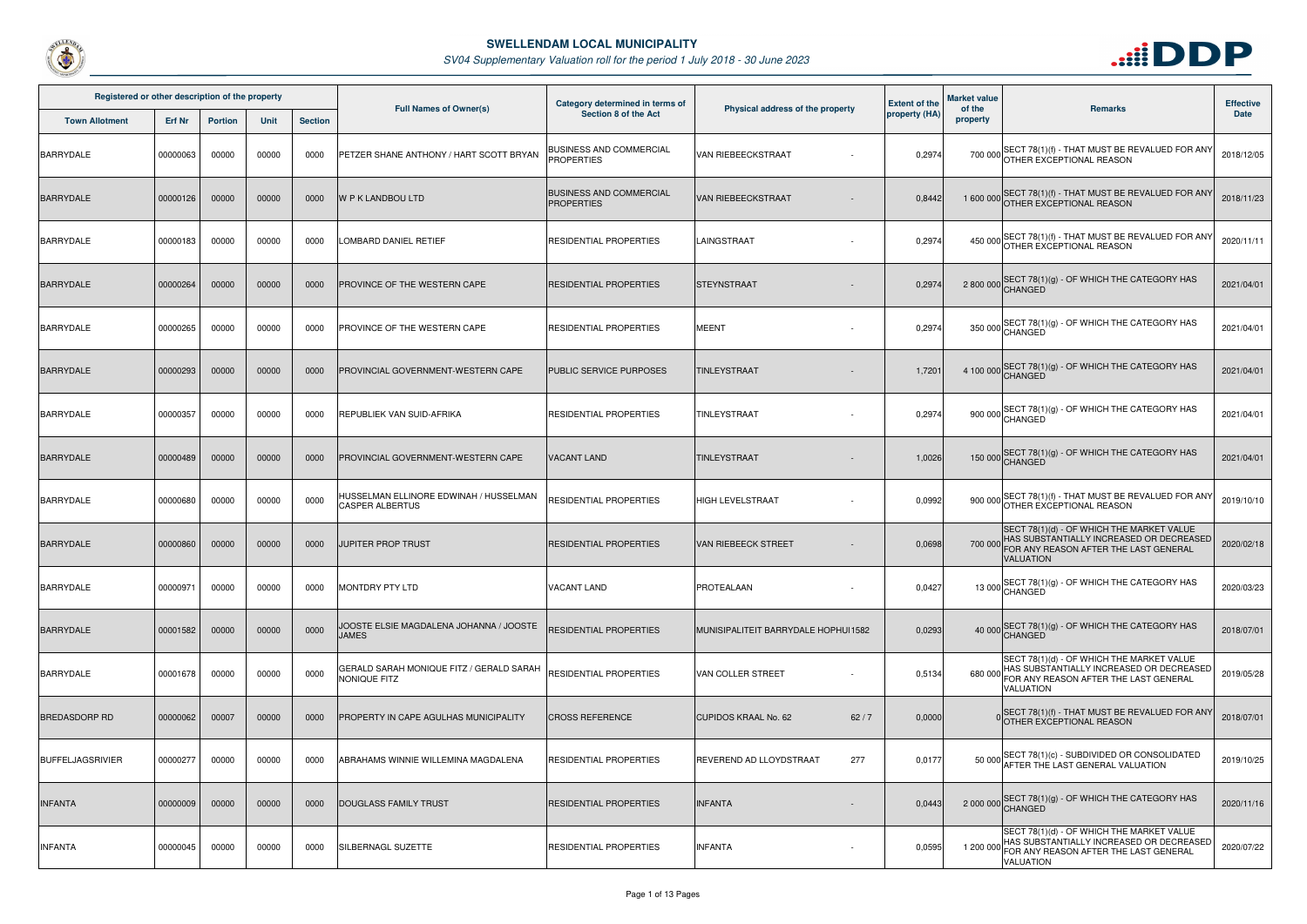

| Registered or other description of the property<br><b>Town Allotment</b> | <b>Erf Nr</b> | <b>Portion</b> | <b>Unit</b> | <b>Section</b> | <b>Full Names of Owner(s)</b>                              | Category determined in terms of<br>Section 8 of the Act | Physical address of the property | <b>Extent of the</b><br>property (HA) | <b>Market value</b><br>of the<br>property | <b>Remarks</b>                                                                                                                                     | <b>Effective</b><br><b>Date</b> |
|--------------------------------------------------------------------------|---------------|----------------|-------------|----------------|------------------------------------------------------------|---------------------------------------------------------|----------------------------------|---------------------------------------|-------------------------------------------|----------------------------------------------------------------------------------------------------------------------------------------------------|---------------------------------|
| <b>INFANTA</b>                                                           | 00000106      | 00000          | 00000       | 0000           | PROVINCIAL GOVERNMENT-WESTERN CAPE                         | <b>VACANT LAND</b>                                      | <b>INFANTA</b>                   | 0.8922                                | 1 400 000                                 | SECT 78(1)(g) - OF WHICH THE CATEGORY HAS<br><b>CHANGED</b>                                                                                        | 2021/04/01                      |
| <b>MALAGAS</b>                                                           | 00000047      | 00000          | 00000       | 0000           | MULDER JOHANN HERMANN                                      | <b>RESIDENTIAL PROPERTIES</b>                           | <b>MALAGAS</b>                   | 0.9752                                | 2 900 000                                 | SECT 78(1)(h) - THE VALUE OF WHICH WAS<br>INCORRECTLY RECORDED IN THE VALUATION<br>ROLL AS A RESULT OF A CLERICAL OR TYPING<br>ERROR.              | 2018/07/01                      |
| <b>MALAGAS</b>                                                           | 00000184      | 00000          | 00000       | 0000           | <b>ALBERTYN PIERRE</b>                                     | <b>RESIDENTIAL PROPERTIES</b>                           | <b>MALAGAS</b>                   | 0,4306                                | 2 000 00                                  | SECT 78(1)(d) - OF WHICH THE MARKET VALUE<br>HAS SUBSTANTIALLY INCREASED OR DECREASED<br>FOR ANY REASON AFTER THE LAST GENERAL<br><b>VALUATION</b> | 2019/07/02                      |
| <b>MALAGAS</b>                                                           | 00000234      | 00000          | 00000       | 0000           | <b>ZEPPEL LINDA</b>                                        | <b>RESIDENTIAL PROPERTIES</b>                           | <b>MALAGAS</b>                   | 0,5686                                | 2 600 000                                 | SECT 78(1)(d) - OF WHICH THE MARKET VALUE<br>HAS SUBSTANTIALLY INCREASED OR DECREASED<br>FOR ANY REASON AFTER THE LAST GENERAL<br><b>VALUATION</b> | 2020/11/16                      |
| <b>MALAGAS</b>                                                           | 00000253      | 00000          | 00000       | 0000           | <b>BREEDE 253 TRUST</b>                                    | <b>RESIDENTIAL PROPERTIES</b>                           | <b>MALAGAS</b>                   | 0,3016                                | 2 200 00                                  | SECT 78(1)(d) - OF WHICH THE MARKET VALUE<br>HAS SUBSTANTIALLY INCREASED OR DECREASED<br>FOR ANY REASON AFTER THE LAST GENERAL<br><b>VALUATION</b> | 2020/08/31                      |
| <b>MALAGAS</b>                                                           | 00000349      | 00000          | 00000       | 0000           | <b>GRIFFITHS WILLIAM HORTON</b>                            | <b>RESIDENTIAL PROPERTIES</b>                           | <b>MALAGAS</b>                   | 0,5554                                | 2 000 000                                 | SECT 78(1)(d) - OF WHICH THE MARKET VALUE<br>HAS SUBSTANTIALLY INCREASED OR DECREASED<br>FOR ANY REASON AFTER THE LAST GENERAL<br><b>VALUATION</b> | 2019/07/05                      |
| <b>MALAGAS</b>                                                           | 00000387      | 00000          | 00000       | 0000           | PARSONS SYDNEY LOUIE                                       | <b>RESIDENTIAL PROPERTIES</b>                           | <b>MALAGAS</b>                   | 0,4184                                | 3 400 000                                 | SECT 78(1)(g) - OF WHICH THE CATEGORY HAS<br><b>CHANGED</b>                                                                                        | 2018/07/01                      |
| <b>SUURBRAAK</b>                                                         | 00000081      | 00000          | 00000       | 0000           | REPUBLIEK VAN SUID-AFRIKA                                  | <b>VACANT LAND</b>                                      | <b>MUN SUURBRAAK</b>             | 0,2669                                | 400 000                                   | SECT 78(1)(g) - OF WHICH THE CATEGORY HAS<br><b>CHANGED</b>                                                                                        | 2021/04/01                      |
| <b>SUURBRAAK</b>                                                         | 00000310      | 00000          | 00000       | 0000           | NATIONAL HOUSING BOARD                                     | <b>BUSINESS AND COMMERCIAL</b><br><b>PROPERTIES</b>     | <b>HOOFWEG</b><br>47             | 0,2629                                | 880 000                                   | SECT 78(1)(g) - OF WHICH THE CATEGORY HAS<br><b>CHANGED</b>                                                                                        | 2021/04/01                      |
| <b>SUURBRAAK</b>                                                         | 00000420      | 00000          | 00000       | 0000           | DEPT KLEURLINGSAKE-COLOURED AFFAIRS                        | <b>RESIDENTIAL PROPERTIES</b>                           | 37<br><b>HOOFWEG</b>             | 0.1596                                | 1 630 000                                 | SECT 78(1)(g) - OF WHICH THE CATEGORY HAS<br>CHANGED                                                                                               | 2018/07/01                      |
| <b>SUURBRAAK</b>                                                         | 00000433      | 00000          | 00000       | 0000           | PAULSE VANESSA LORRAINE / PAULSE KEVIN<br><b>ALEXANDRA</b> | <b>RESIDENTIAL PROPERTIES</b>                           | <b>JOHNSONSTRAAT</b><br>14       | 0,0888                                |                                           | 200 000 SECT 78(1)(g) - OF WHICH THE CATEGORY HAS                                                                                                  | 2018/07/01                      |
| <b>SUURBRAAK</b>                                                         | 00000451      | 00000          | 00000       | 0000           | PROVINCIAL GOVERNMENT-WESTERN CAPE                         | <b>PUBLIC SERVICE PURPOSES</b>                          | <b>MANHOSTRAAT</b>               | 0,8565                                | 860 000                                   | SECT 78(1)(g) - OF WHICH THE CATEGORY HAS<br>CHANGED                                                                                               | 2021/04/01                      |
| <b>SUURBRAAK</b>                                                         | 00000459      | 00000          | 00000       | 0000           | REPUBLIEK VAN SUID-AFRIKA                                  | <b>VACANT LAND</b>                                      | <b>TITUSSTRAAT</b>               | 0,0833                                |                                           | 160 000 SECT 78(1)(g) - OF WHICH THE CATEGORY HAS                                                                                                  | 2021/04/01                      |
| <b>SUURBRAAK</b>                                                         | 00000499      | 00000          | 00000       | 0000           | <b>SCHREIBER MARTHA MARIA</b>                              | <b>RESIDENTIAL PROPERTIES</b>                           | <b>JAEGERSSTRAAT</b><br>4        | 0,1060                                | 280 000                                   | SECT 78(1)(g) - OF WHICH THE CATEGORY HAS<br><b>CHANGED</b>                                                                                        | 2019/07/31                      |
| <b>SUURBRAAK</b>                                                         | 00000567      | 00000          | 00000       | 0000           | REPUBLIEK VAN SUID-AFRIKA                                  | <b>VACANT LAND</b>                                      | RIETKUIL                         | 1,2732                                |                                           | 250 000 SECT 78(1)(g) - OF WHICH THE CATEGORY HAS                                                                                                  | 2021/04/01                      |
| <b>SUURBRAAK</b>                                                         | 00000592      | 00000          | 00000       | 0000           | REPUBLIEK VAN SUID-AFRIKA                                  | <b>VACANT LAND</b>                                      | RIETKUIL                         | 1,7769                                | 380 000                                   | SECT 78(1)(g) - OF WHICH THE CATEGORY HAS<br>CHANGED                                                                                               | 2021/04/01                      |
| <b>SUURBRAAK</b>                                                         | 00000594      | 00000          | 00000       | 0000           | REPUBLIEK VAN SUID-AFRIKA                                  | <b>VACANT LAND</b>                                      | RIETKUIL                         | 1,7995                                | 380 000                                   | SECT 78(1)(g) - OF WHICH THE CATEGORY HAS<br>CHANGED                                                                                               | 2021/04/01                      |

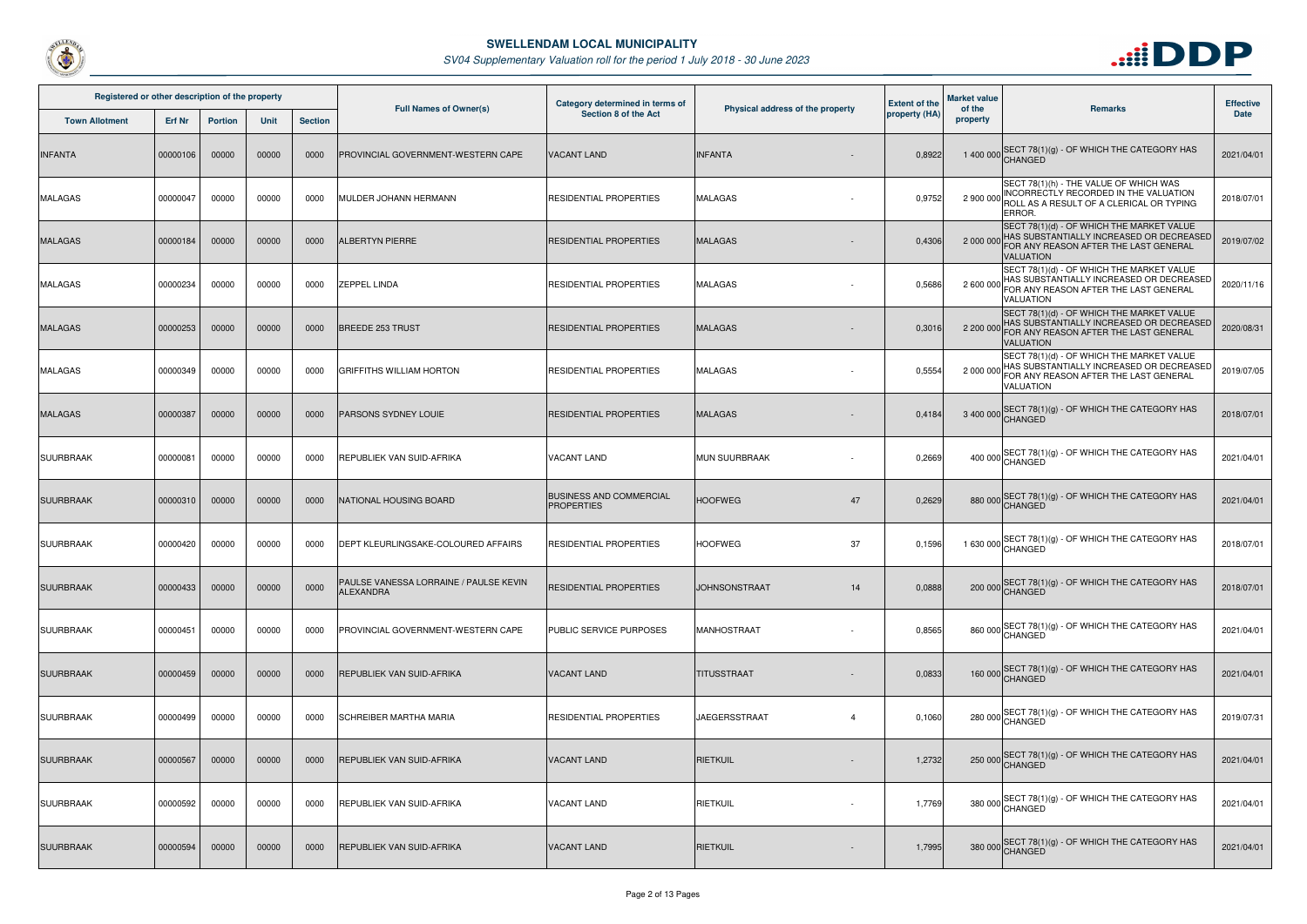

| Registered or other description of the property |               |                |             |                | <b>Full Names of Owner(s)</b>                                                      | Category determined in terms of                | Physical address of the property | <b>Extent of the</b> | <b>Market value</b><br>of the | <b>Remarks</b>                                                                                 | <b>Effective</b> |
|-------------------------------------------------|---------------|----------------|-------------|----------------|------------------------------------------------------------------------------------|------------------------------------------------|----------------------------------|----------------------|-------------------------------|------------------------------------------------------------------------------------------------|------------------|
| <b>Town Allotment</b>                           | <b>Erf Nr</b> | <b>Portion</b> | <b>Unit</b> | <b>Section</b> |                                                                                    | <b>Section 8 of the Act</b>                    |                                  | property (HA)        | property                      |                                                                                                | <b>Date</b>      |
| <b>SUURBRAAK</b>                                | 00000649      | 00000          | 00000       | 0000           | REPUBLIEK VAN SUID-AFRIKA                                                          | <b>VACANT LAND</b>                             | RIETKUIL                         | 1,3725               | 250 000                       | SECT 78(1)(g) - OF WHICH THE CATEGORY HAS<br><b>CHANGED</b>                                    | 2021/04/01       |
| <b>SUURBRAAK</b>                                | 00000659      | 00000          | 00000       | 0000           | <b>REPUBLIEK VAN SUID-AFRIKA</b>                                                   | <b>VACANT LAND</b>                             | RIETKUIL                         | 1,5794               |                               | 250 000 SECT 78(1)(g) - OF WHICH THE CATEGORY HAS<br><b>CHANGED</b>                            | 2021/04/01       |
| <b>SUURBRAAK</b>                                | 00000668      | 00000          | 00000       | 0000           | QUICKFALL WENDY JOANNE CAROL / BROCKMAN $\bigl _{\sf VACANT\ LAND}$<br>PETER JAMES |                                                | PERDEWAGTERSTRAAT<br>10          | 0,1398               | 130 000                       | SECT 78(1)(g) - OF WHICH THE CATEGORY HAS<br>CHANGED                                           | 2018/07/01       |
| <b>SUURBRAAK</b>                                | 00001056      | 00000          | 00000       | 0000           | LOMBARD FRIKKIE / LOMBARD SARAH SUSANNA                                            | <b>RESIDENTIAL PROPERTIES</b>                  | <b>TITUSSTRAAT</b>               | 0,0363               | 120 000                       | $\sqrt{\text{SECT}}$ 78(1)(g) - OF WHICH THE CATEGORY HAS<br><b>CHANGED</b>                    | 2020/08/13       |
| <b>SUURBRAAK</b>                                | 00001058      | 00000          | 00000       | 0000           | KOUTER JACOBUS CORNELIUS / KOUTER KARIN                                            | <b>IRESIDENTIAL PROPERTIES</b>                 | 20<br> PERDEWAGTERSTRAAT         | 0,0577               |                               | 140 000 SECT 78(1)(c) - SUBDIVIDED OR CONSOLIDATED<br>AFTER THE LAST GENERAL VALUATION         | 2020/10/09       |
| <b>SUURBRAAK</b>                                | 00001059      | 00000          | 00000       | 0000           | <b>BAADJIES GLORIA</b>                                                             | <b>RESIDENTIAL PROPERTIES</b>                  | 18<br><b>PERDEWAGTERSTRAAT</b>   | 0,0445               |                               | 130 000 SECT 78(1)(c) - SUBDIVIDED OR CONSOLIDATED<br>130 000 AFTER THE LAST GENERAL VALUATION | 2020/10/09       |
| <b>SUURBRAAK</b>                                | 00001086      | 00000          | 00000       | 0000           | EVERTSON MARQUEST DELVIN / EVERTSON<br>NICOLENE ELIZABETH                          | <b>RESIDENTIAL PROPERTIES</b>                  | 27<br>PERDEWAGTERSTRAAT          | 0,1076               | 280 000                       | SECT 78(1)(g) - OF WHICH THE CATEGORY HAS<br><b>CHANGED</b>                                    | 2018/11/29       |
| <b>SUURBRAAK</b>                                | 00001161      | 00000          | 00000       | 0000           | <b>MARAIS RICHARD JOHN</b>                                                         | <b>RESIDENTIAL PROPERTIES</b>                  | <b>MUN SUURBRAAK</b>             | 0,0720               |                               | 90 000 SECT 78(1)(g) - OF WHICH THE CATEGORY HAS                                               | 2019/10/31       |
| SUURBRAAK                                       | 00001181      | 00000          | 00000       | 0000           | PERDEWAGTER BARNADET MICHELLE<br>PERDEWAGTER RAYMOND ANTHONY                       | <b>RESIDENTIAL PROPERTIES</b>                  |                                  | 0.0452               | 100 000                       | SECT 78(1)(c) - SUBDIVIDED OR CONSOLIDATED<br>AFTER THE LAST GENERAL VALUATION                 | 2020/10/09       |
| <b>SUURBRAAK</b>                                | 00001182      | 00000          | 00000       | 0000           | FLORIS JOSEPHYN ELIZABETH / FLORIS<br><b>ANTHONY</b>                               | <b>RESIDENTIAL PROPERTIES</b>                  |                                  | 0,0457               |                               | 100 000 SECT 78(1)(c) - SUBDIVIDED OR CONSOLIDATED<br>100 000 AFTER THE LAST GENERAL VALUATION | 2020/10/09       |
| SWELLENDAM                                      | 00000088      | 00000          | 00000       | 0000           | <b>DOES NOT EXIST</b>                                                              | <b>CROSS REFERENCE</b>                         | <b>THEUNISSENSTRAAT</b>          | 0.0745               |                               | SECT 78(1)(e) - SUBSTANTIALLY INCORRECTLY<br>VALUED DURING THE LAST GENERAL VALUATION          | 2018/07/01       |
| <b>SWELLENDAM</b>                               | 00000153      | 00000          | 00000       | 0000           | <b>REPUBLIEK VAN SUID-AFRIKA</b>                                                   | <b>VACANT LAND</b>                             | <b>BONTEBOKPARK</b>              | 371,4977             | 2 200 000                     | SECT 78(1)(g) - OF WHICH THE CATEGORY HAS<br><b>CHANGED</b>                                    | 2021/04/01       |
| <b>SWELLENDAM</b>                               | 00000161      | 00000          | 00000       | 0000           | <b>MUN SWELLENDAM</b>                                                              | <b>CROSS REFERENCE</b>                         | <b>VOORTREK STRATA</b>           | 0,0200               |                               | SECT 78(1)(c) - SUBDIVIDED OR CONSOLIDATED<br>AFTER THE LAST GENERAL VALUATION                 | 2019/02/11       |
| <b>SWELLENDAM</b>                               | 00000209      | 00000          | 00000       | 0000           | <b>MUN SWELLENDAM</b>                                                              | MUNICIPAL PROPERTIES                           |                                  | 0,0996               |                               | 1 000 SECT 78(1)(f) - THAT MUST BE REVALUED FOR ANY<br>OTHER EXCEPTIONAL REASON                | 2018/07/01       |
| SWELLENDAM                                      | 00000210      | 00000          | 00000       | 0000           | SOUTH AFRICAN NATIONAL ROADS AGENCY SO<br>C LTD                                    | <b>PUBLIC SERVICE</b><br><b>INFRASTRUCTURE</b> | VOORTREKSTRAAT                   | 1,5631               | 1 000                         | SECT 78(1)(g) - OF WHICH THE CATEGORY HAS<br><b>CHANGED</b>                                    | 2020/01/22       |
| <b>SWELLENDAM</b>                               | 00000213      | 00000          | 00000       | 0000           | SOUTH AFRICAN NATIONAL ROADS AGENCY SO<br>C LTD                                    | <b>PUBLIC SERVICE</b><br><b>INFRASTRUCTURE</b> | <b>VOORTREKSTRAAT</b>            | 0,1476               |                               | $1,000$ SECT 78(1)(g) - OF WHICH THE CATEGORY HAS<br><b>CHANGED</b>                            | 2020/08/31       |
| SWELLENDAM                                      | 00000215      | 00000          | 00000       | 0000           | <b>MUN SWELLENDAM</b>                                                              | <b>PUBLIC SERVICE</b><br><b>INFRASTRUCTURE</b> | <b>VOORTREKSTRAAT</b>            | 0,0681               | 1 0 0 0                       | SECT 78(1)(g) - OF WHICH THE CATEGORY HAS<br>CHANGED                                           | 2018/07/01       |

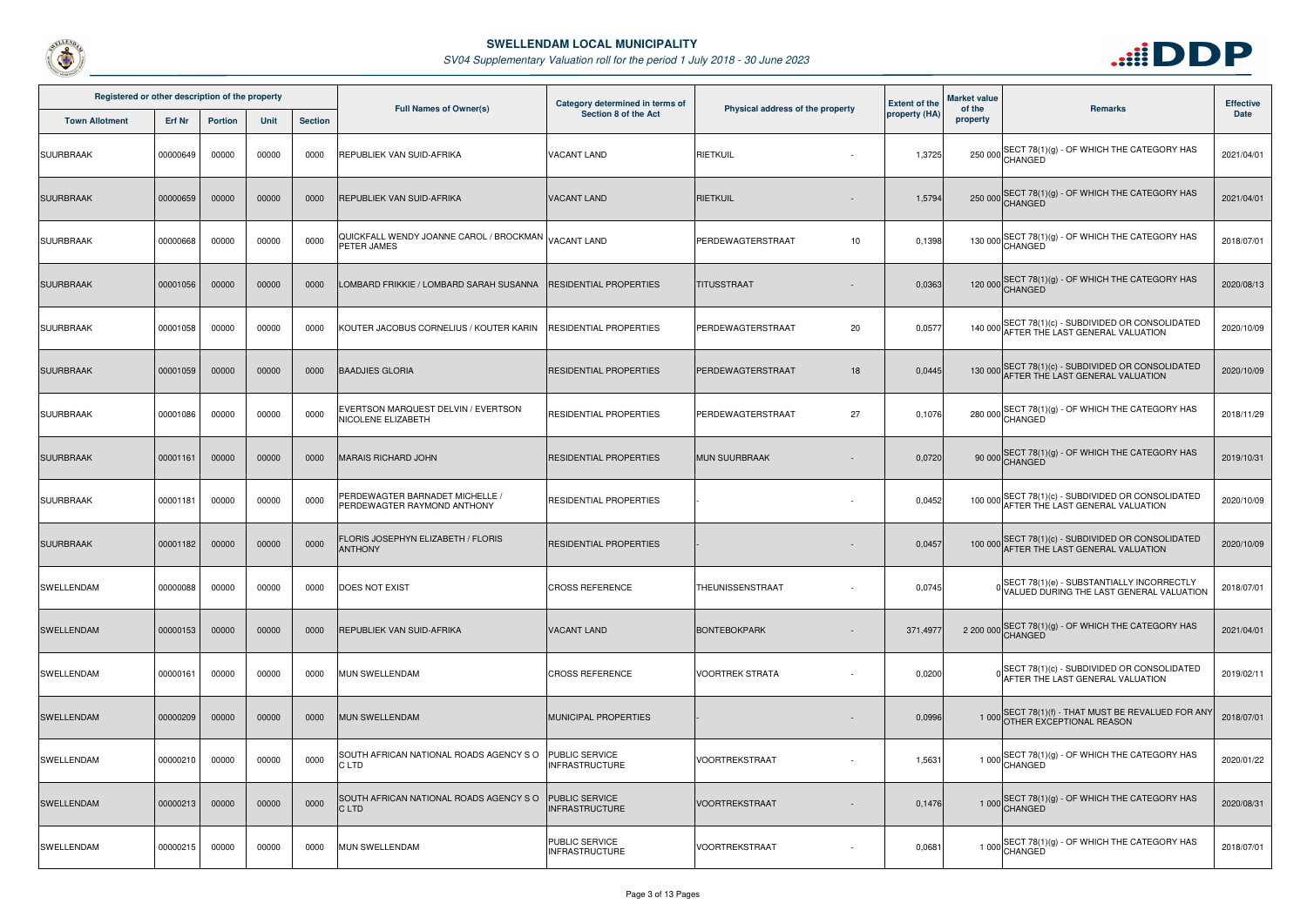

| Registered or other description of the property |               |                |             |                | <b>Full Names of Owner(s)</b>                                  | Category determined in terms of                | Physical address of the property | <b>Extent of the</b> | <b>Market value</b><br>of the | <b>Remarks</b>                                                                                                                                     | <b>Effective</b> |
|-------------------------------------------------|---------------|----------------|-------------|----------------|----------------------------------------------------------------|------------------------------------------------|----------------------------------|----------------------|-------------------------------|----------------------------------------------------------------------------------------------------------------------------------------------------|------------------|
| <b>Town Allotment</b>                           | <b>Erf Nr</b> | <b>Portion</b> | <b>Unit</b> | <b>Section</b> |                                                                | <b>Section 8 of the Act</b>                    |                                  | property (HA)        | property                      |                                                                                                                                                    | <b>Date</b>      |
| <b>SWELLENDAM</b>                               | 00000220      | 00000          | 00000       | 0000           | SOUTH AFRICAN NATIONAL ROADS AGENCY SOC PUBLIC SERVICE<br>LTD  | <b>INFRASTRUCTURE</b>                          | <b>VOORTREKSTRAAT</b>            | 0,0093               | 1.000                         | )SECT 78(1)(g) - OF WHICH THE CATEGORY HAS<br>CHANGED                                                                                              | 2019/05/13       |
| SWELLENDAM                                      | 00000225      | 00000          | 00000       | 0000           | SOUTH AFRICAN NATIONAL ROADS AGENCY SO PUBLIC SERVICE<br>C LTD | <b>INFRASTRUCTURE</b>                          | VOORTREKSTRAAT                   | 0,3074               | 1 0 0 0                       | SECT 78(1)(g) - OF WHICH THE CATEGORY HAS<br>CHANGED                                                                                               | 2020/01/24       |
| <b>SWELLENDAM</b>                               | 00000270      | 00000          | 00000       | 0000           | <b>BUIRSKI JOSEPH</b>                                          | <b>MUNICIPAL PROPERTIES</b>                    | <b>SOMERSETSTRAAT</b>            | 0,2040               |                               | 100 000 SECT 78(1)(c) - SUBDIVIDED OR CONSOLIDATED<br>AFTER THE LAST GENERAL VALUATION                                                             | 2019/12/11       |
| SWELLENDAM                                      | 00000272      | 00000          | 00000       | 0000           | SOUTH AFRICAN NATIONAL ROADS AGENCY SO<br>C LTD                | <b>PUBLIC SERVICE</b><br><b>INFRASTRUCTURE</b> | <b>MEENT</b>                     | 0,0457               | 1 0 0 0                       | SECT 78(1)(g) - OF WHICH THE CATEGORY HAS<br>CHANGED                                                                                               | 2020/02/07       |
| <b>SWELLENDAM</b>                               | 00000278      | 00000          | 00000       | 0000           | SOUTH AFRICAN NATIONAL ROADS AGENCY SO<br>C LTD                | <b>PUBLIC SERVICE</b><br><b>INFRASTRUCTURE</b> | <b>SOMERSETSTRAAT</b>            | 0,0195               |                               | 1 000 SECT 78(1)(g) - OF WHICH THE CATEGORY HAS                                                                                                    | 2019/04/30       |
| SWELLENDAM                                      | 00000346      | 00000          | 00000       | 0000           | <b>WILDFIRE PROP PTY LTD</b>                                   | RESIDENTIAL PROPERTIES                         | MURRAYSTRAAT                     | 0,2892               | 300 000                       | SECT 78(1)(f) - THAT MUST BE REVALUED FOR ANY<br>OTHER EXCEPTIONAL REASON                                                                          | 2020/09/10       |
| <b>SWELLENDAM</b>                               | 00000434      | 00000          | 00000       | 0000           | <b>REPUBLIEK VAN SUID-AFRIKA</b>                               | RESIDENTIAL PROPERTIES                         | SOMERSETSTRAAT                   | 0,2379               | 1 200 000                     | SECT 78(1)(g) - OF WHICH THE CATEGORY HAS<br>CHANGED                                                                                               | 2021/04/01       |
| SWELLENDAM                                      | 00000564      | 00000          | 00000       | 0000           | <b>J W SWART FAMILIETRUST</b>                                  | <b>RESIDENTIAL PROPERTIES</b>                  | <b>VOORTREKSTRAAT</b><br>280     | 0,3747               |                               | 810 000 SECT 78(1)(f) - THAT MUST BE REVALUED FOR ANY<br>810 000 OTHER EXCEPTIONAL REASON                                                          | 2020/08/05       |
| <b>SWELLENDAM</b>                               | 00000708      | 00000          | 00000       | 0000           | <b>PROVINCIAL GOVERNMENT-WESTERN CAPE</b>                      | <b>RESIDENTIAL PROPERTIES</b>                  | <b>MEENT</b>                     | 0,0204               | 1 0 0 0                       | SECT 78(1)(g) - OF WHICH THE CATEGORY HAS                                                                                                          | 2021/04/01       |
| SWELLENDAM                                      | 00000831      | 00000          | 00000       | 0000           | UYS CORNELIA ALETTA JACOBA                                     | <b>PRIVATE ROAD</b>                            | <b>VOORTREKSTRAAT</b>            | 0,0023               |                               | SECT 78(1)(c) - SUBDIVIDED OR CONSOLIDATED<br>AFTER THE LAST GENERAL VALUATION                                                                     | 2018/07/01       |
| <b>SWELLENDAM</b>                               | 00000853      | 00000          | 00000       | 0000           | BRUIN ARMAND MEYER DE / BRUIN MELANIE DE                       | <b>RESIDENTIAL PROPERTIES</b>                  | 42<br>BUITEKANTSTRAAT            | 0,0782               |                               | 830 000 SECT 78(1)(f) - THAT MUST BE REVALUED FOR ANY<br>OTHER EXCEPTIONAL REASON                                                                  | 2019/01/30       |
| SWELLENDAM                                      | 00001025      | 00000          | 00000       | 0000           | NATIONAL GOVERNMENT OF REPUBLIC OF<br><b>SOUTH AFRICA</b>      | <b>VACANT LAND</b>                             | VOORTREKSTRAAT                   | 0,6487               |                               | 5 600 000 SECT 78(1)(g) - OF WHICH THE CATEGORY HAS<br><b>CHANGED</b>                                                                              | 2021/04/01       |
| <b>SWELLENDAM</b>                               | 00001026      | 00000          | 00000       | 0000           | NATIONAL GOVERNMENT OF REPUBLIC OF<br><b>SOUTH AFRICA</b>      | <b>RESIDENTIAL PROPERTIES</b>                  | <b>VOORTREKSTRAAT</b>            | 0,3428               | 1 000                         | SECT 78(1)(g) - OF WHICH THE CATEGORY HAS<br>CHANGED                                                                                               | 2021/04/01       |
| SWELLENDAM                                      | 00001038      | 00000          | 00000       | 0000           | NATIONAL GOVERNMENT OF REPUBLIC OF<br><b>SOUTH AFRICA</b>      | <b>PUBLIC SERVICE PURPOSES</b>                 | RHENIUSSTRAAT                    | 0,4346               | 3 800 000                     | SECT 78(1)(g) - OF WHICH THE CATEGORY HAS<br><b>CHANGED</b>                                                                                        | 2021/04/01       |
| <b>SWELLENDAM</b>                               | 00001055      | 00000          | 00000       | 0000           | M J KOCH TRUST                                                 | BUSINESS AND COMMERCIAL<br><b>PROPERTIES</b>   | <b>VOORTREKSTRAAT</b>            | 0,1229               | 2 350 000                     | SECT 78(1)(d) - OF WHICH THE MARKET VALUE<br>HAS SUBSTANTIALLY INCREASED OR DECREASED<br>FOR ANY REASON AFTER THE LAST GENERAL<br><b>VALUATION</b> | 2020/08/24       |
| SWELLENDAM                                      | 00001251      | 00000          | 00000       | 0000           | <b>EKSTEEN LOUIS CORNELIUS</b>                                 | <b>RESIDENTIAL PROPERTIES</b>                  | 15<br><b>DIE RANDSTRAAT</b>      | 0,1487               | 1 600 000                     | SECT 78(1)(f) - THAT MUST BE REVALUED FOR ANY<br>OTHER EXCEPTIONAL REASON                                                                          | 2019/12/12       |
| <b>SWELLENDAM</b>                               | 00001276      | 00000          | 00000       | 0000           | GOVERNMENT OF THE WESTERN CAPE                                 | <b>VACANT LAND</b>                             | AANHUIZENSTRAAT                  | 3,2773               |                               | 3 500 000 SECT 78(1)(g) - OF WHICH THE CATEGORY HAS                                                                                                | 2021/04/01       |

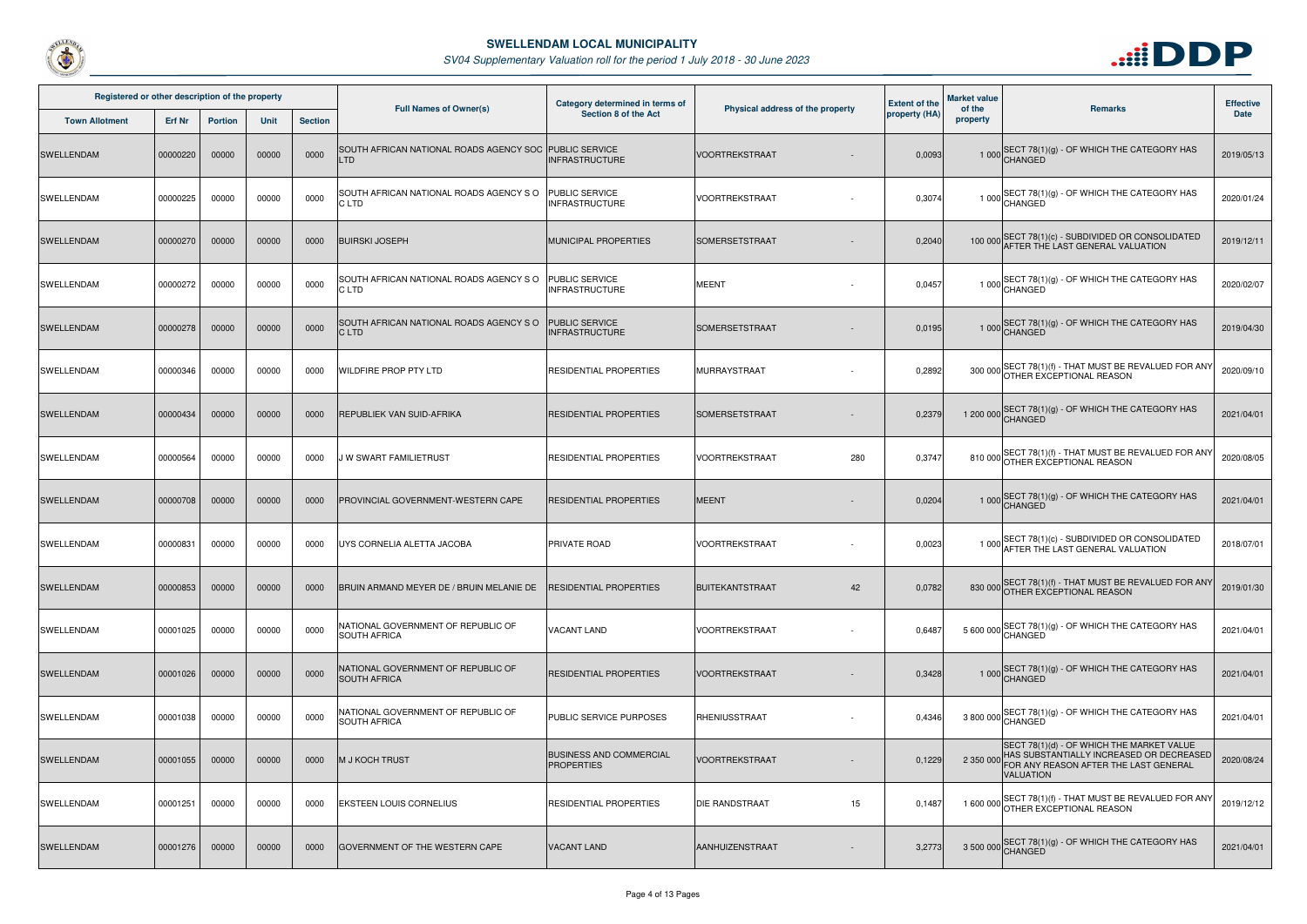

| Registered or other description of the property |               |                |             | <b>Full Names of Owner(s)</b> | Category determined in terms of                          | Physical address of the property             | <b>Extent of the</b>                              | <b>Market value</b><br>of the | <b>Remarks</b> | <b>Effective</b>                                                                                                                                   |             |
|-------------------------------------------------|---------------|----------------|-------------|-------------------------------|----------------------------------------------------------|----------------------------------------------|---------------------------------------------------|-------------------------------|----------------|----------------------------------------------------------------------------------------------------------------------------------------------------|-------------|
| <b>Town Allotment</b>                           | <b>Erf Nr</b> | <b>Portion</b> | <b>Unit</b> | <b>Section</b>                |                                                          | <b>Section 8 of the Act</b>                  |                                                   | property (HA)                 | property       |                                                                                                                                                    | <b>Date</b> |
| SWELLENDAM                                      | 00001277      | 00000          | 00000       | 0000                          | PROVINCIAL GOVERNMENT-WESTERN CAPE                       | <b>VACANT LAND</b>                           | <b>ANDREW WHYTESTRAAT</b>                         | 0,3570                        | 800 000        | SECT 78(1)(g) - OF WHICH THE CATEGORY HAS<br><b>CHANGED</b>                                                                                        | 2021/04/01  |
| <b>SWELLENDAM</b>                               | 00001287      | 00000          | 00000       | 0000                          | PROVINCIAL GOVERNMENT-WESTERN CAPE                       | <b>RESIDENTIAL PROPERTIES</b>                | <b>ANDREW WHYTESTRAAT</b>                         | 0,1479                        | 920 000        | SECT 78(1)(g) - OF WHICH THE CATEGORY HAS<br><b>CHANGED</b>                                                                                        | 2021/04/01  |
| <b>SWELLENDAM</b>                               | 00001355      | 00000          | 00000       | 0000                          | REPUBLIEK VAN SUID-AFRIKA                                | <b>VACANT LAND</b>                           | <b>DU TOITSTRAAT</b>                              | 1,7845                        | 1 400 000      | SECT 78(1)(g) - OF WHICH THE CATEGORY HAS<br><b>CHANGED</b>                                                                                        | 2021/04/01  |
| <b>SWELLENDAM</b>                               | 00001363      | 00000          | 00000       | 0000                          | <b>REPUBLIEK VAN SUID-AFRIKA</b>                         | <b>RESIDENTIAL PROPERTIES</b>                | 25<br>BUITEKANTSTRAAT                             | 0,1964                        | 1 400 000      | SECT 78(1)(g) - OF WHICH THE CATEGORY HAS<br><b>CHANGED</b>                                                                                        | 2021/04/01  |
| SWELLENDAM                                      | 00001499      | 00000          | 00000       | 0000                          | HUNTER REBECCA AMANDA / HUNTER ANTHONY<br><b>STEPHEN</b> | CROSS REFERENCE                              | <b>GLEN BARRYWEG</b><br>12                        | 0,0000                        |                | $\sqrt{\text{SECT}}$ 78(1)(c) - SUBDIVIDED OR CONSOLIDATED<br>AFTER THE LAST GENERAL VALUATION                                                     | 2020/08/13  |
| <b>SWELLENDAM</b>                               | 00001504      | 00000          | 00000       | 0000                          | WEBBER JOY PATRICIA-TRUSTEES                             | <b>CROSS REFERENCE</b>                       | <b>QUAELBERGSTRAAT</b><br>11                      | 0,0000                        |                | $\sqrt{\text{SECT}}$ 78(1)(c) - SUBDIVIDED OR CONSOLIDATED<br>AFTER THE LAST GENERAL VALUATION                                                     | 2020/03/10  |
| <b>SWELLENDAM</b>                               | 00001641      | 00000          | 00000       | 0000                          | ZYL HENDRIKA MALAN VAN B-E                               | <b>AGRICULTURAL PROPERTIES</b>               |                                                   | 0.8565                        | 650 000        | SECT 78(1)(g) - OF WHICH THE CATEGORY HAS<br><b>CHANGED</b>                                                                                        | 2018/07/01  |
| <b>SWELLENDAM</b>                               | 00001699      | 00000          | 00000       | 0000                          | <b>REPUBLIEK VAN SUID-AFRIKA</b>                         | <b>VACANT LAND</b>                           | <b>VOORTREKSTRAAT</b>                             | 1 376,8800                    |                | 6 900 000 SECT 78(1)(g) - OF WHICH THE CATEGORY HAS                                                                                                | 2021/04/01  |
| SWELLENDAM                                      | 00001933      | 00000          | 00000       | 0000                          | FIRST NAT BANK HOLDINGS LTD                              | <b>BUSINESS AND COMMERCIAL</b><br>PROPERTIES | <b>VOORTREKSTRAAT</b>                             | 0,0621                        | 1 900 000      | SECT 78(1)(f) - THAT MUST BE REVALUED FOR ANY<br>OTHER EXCEPTIONAL REASON                                                                          | 2018/10/17  |
| <b>SWELLENDAM</b>                               | 00002064      | 00000          | 00000       | 0000                          | <b>PROVINCIAL GOVERNMENT-WESTERN CAPE</b>                | <b>PUBLIC SERVICE PURPOSES</b>               | <b>REISIEBAANSTRAAT</b>                           | 1,7825                        | 1 400 000      | SECT 78(1)(g) - OF WHICH THE CATEGORY HAS<br>CHANGED                                                                                               | 2021/04/01  |
| SWELLENDAM                                      | 00002090      | 00000          | 00000       | 0000                          | <b>MUN SWELLENDAM</b>                                    | <b>MUNICIPAL PROPERTIES</b>                  | <b>BONTEBOKSTRAAT</b><br>$\overline{\phantom{a}}$ | 0,8202                        | 1 000          | SECT 78(1)(f) - THAT MUST BE REVALUED FOR ANY<br>OTHER EXCEPTIONAL REASON                                                                          | 2018/07/01  |
| <b>SWELLENDAM</b>                               | 00002161      | 00000          | 00000       | 0000                          | <b>PROVINCIAL GOVERNMENT-WESTERN CAPE</b>                | <b>INDUSTRIAL PROPERTIES</b>                 | <b>VOORTREKSTRAAT</b>                             | 2,6134                        | 1 000 000      | SECT 78(1)(g) - OF WHICH THE CATEGORY HAS<br>CHANGED                                                                                               | 2021/04/01  |
| <b>SWELLENDAM</b>                               | 00002218      | 00000          | 00000       | 0000                          | <b>ANDREW TERRENCE ROY</b>                               | <b>RESIDENTIAL PROPERTIES</b>                | <b>WILLIAM ROBERTSONSTR.</b>                      | 0,0916                        |                | 1 200 000 SECT 78(1)(g) - OF WHICH THE CATEGORY HAS                                                                                                | 2020/09/10  |
| <b>SWELLENDAM</b>                               | 00002229      | 00000          | 00000       | 0000                          | BOTES JOHANNES NICOLAAS / BOTES RENSKE<br><b>JOHANNA</b> | <b>RESIDENTIAL PROPERTIES</b>                | <b>TILNEYSTRAAT</b>                               | 0,1912                        |                | 1 000 000 SECT 78(1)(g) - OF WHICH THE CATEGORY HAS                                                                                                | 2020/09/08  |
| SWELLENDAM                                      | 00002290      | 00000          | 00000       | 0000                          | JOHAN & CHRISTELLE FAMILIETRUST                          | <b>CROSS REFERENCE</b>                       | KORINGLANDSTRAAT<br>$\overline{\phantom{a}}$      | 0,0000                        |                | SECT 78(1)(c) - SUBDIVIDED OR CONSOLIDATED<br>AFTER THE LAST GENERAL VALUATION                                                                     | 2020/09/23  |
| <b>SWELLENDAM</b>                               | 00002352      | 00000          | 00000       | 0000                          | <b>COCKER MICHELE ANNE</b>                               | RESIDENTIAL PROPERTIES                       | <b>MIKE MULLERSTRAAT</b>                          | 0,0594                        |                | 750 000 SECT 78(1)(g) - OF WHICH THE CATEGORY HAS<br><b>CHANGED</b>                                                                                | 2019/05/30  |
| SWELLENDAM                                      | 00002378      | 00000          | 00000       | 0000                          | <b>KLAASE LISA</b>                                       | RESIDENTIAL PROPERTIES                       | 56<br>AKASIALAAN                                  | 0,0515                        | 150 00         | SECT 78(1)(d) - OF WHICH THE MARKET VALUE<br>HAS SUBSTANTIALLY INCREASED OR DECREASED<br>FOR ANY REASON AFTER THE LAST GENERAL<br><b>VALUATION</b> | 2020/10/16  |

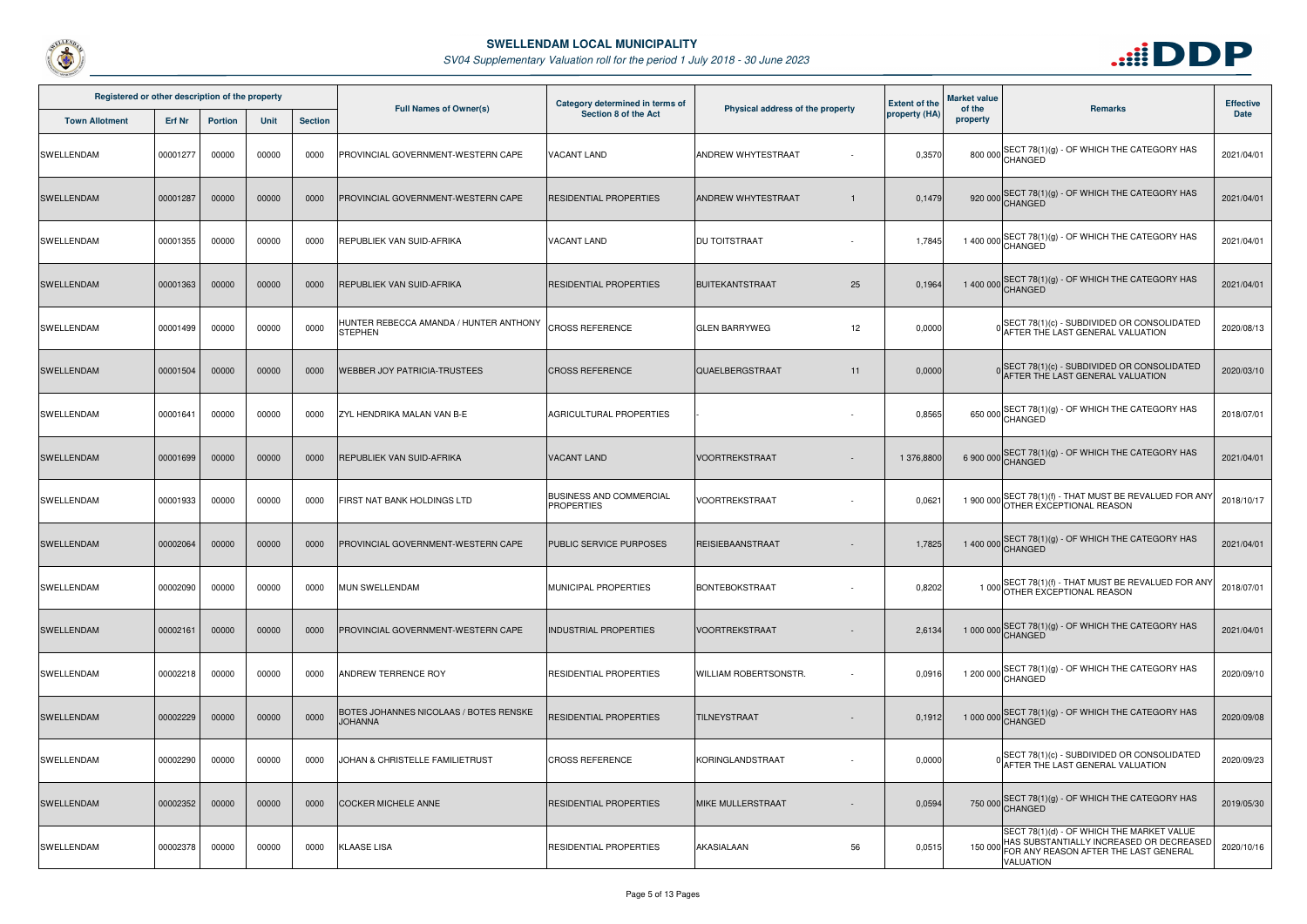

| Registered or other description of the property |               |                |             |                | <b>Full Names of Owner(s)</b>                                            | Category determined in terms of                     | Physical address of the property   | <b>Extent of the</b>         | <b>Market value</b><br>of the | <b>Remarks</b>                                                                                                                                     | <b>Effective</b> |
|-------------------------------------------------|---------------|----------------|-------------|----------------|--------------------------------------------------------------------------|-----------------------------------------------------|------------------------------------|------------------------------|-------------------------------|----------------------------------------------------------------------------------------------------------------------------------------------------|------------------|
| <b>Town Allotment</b>                           | <b>Erf Nr</b> | <b>Portion</b> | <b>Unit</b> | <b>Section</b> |                                                                          | Section 8 of the Act                                |                                    | property (HA)                | property                      |                                                                                                                                                    | <b>Date</b>      |
| <b>SWELLENDAM</b>                               | 00002399      | 00000          | 00000       | 0000           | <b>REPUBLIEK VAN SUID-AFRIKA</b>                                         | <b>PUBLIC SERVICE PURPOSES</b>                      | <b>AANHUIZENSTRAAT</b>             | 2,3234                       |                               | 12 500 000 SECT 78(1)(g) - OF WHICH THE CATEGORY HAS<br><b>CHANGED</b>                                                                             | 2021/04/01       |
| SWELLENDAM                                      | 00002645      | 00000          | 00000       | 0000           | <b>PROVINCIAL GOVERNMENT-WESTERN CAPE</b>                                | RESIDENTIAL PROPERTIES                              | <b>SIEGELAARSTRAAT</b>             | 0,0595<br>41                 | 180 000                       | SECT 78(1)(g) - OF WHICH THE CATEGORY HAS<br>CHANGED                                                                                               | 2021/04/01       |
| <b>SWELLENDAM</b>                               | 00002657      | 00000          | 00000       | 0000           | <b>ROADS TRUSTEES</b>                                                    | <b>PUBLIC SERVICE</b><br><b>INFRASTRUCTURE</b>      | <b>PAAIE</b>                       | 0,0180                       | 1.00 <sub>C</sub>             | SECT 78(1)(g) - OF WHICH THE CATEGORY HAS<br>CHANGED                                                                                               | 2021/04/01       |
| SWELLENDAM                                      | 00002698      | 00000          | 00000       | 0000           | <b>SWELLENDUIMPIE TRUST</b>                                              | <b>BUSINESS AND COMMERCIAL</b><br><b>PROPERTIES</b> | <b>LINDSTRAAT</b>                  | -3<br>0,2042                 | 1 100 000                     | SECT 78(1)(f) - THAT MUST BE REVALUED FOR ANY<br>OTHER EXCEPTIONAL REASON                                                                          | 2019/12/04       |
| <b>SWELLENDAM</b>                               | 00002806      | 00000          | 00000       | 0000           | <b>COETZEE WILLEM</b>                                                    | <b>RESIDENTIAL PROPERTIES</b>                       | <b>BUIRSKISTRAAT</b>               | 3<br>0,1088                  | 1 300 00                      | SECT 78(1)(d) - OF WHICH THE MARKET VALUE<br>HAS SUBSTANTIALLY INCREASED OR DECREASED<br>FOR ANY REASON AFTER THE LAST GENERAL<br><b>VALUATION</b> | 2020/12/07       |
| SWELLENDAM                                      | 00002947      | 00000          | 00000       | 0000           | <b>DIEDERICKS FELIX JACOBUS</b>                                          | <b>RESIDENTIAL PROPERTIES</b>                       | AKASIALAAN                         | 94<br>0,0317                 | 120 000                       | SECT 78(1)(d) - OF WHICH THE MARKET VALUE<br>HAS SUBSTANTIALLY INCREASED OR DECREASED<br>FOR ANY REASON AFTER THE LAST GENERAL<br><b>VALUATION</b> | 2020/07/22       |
| <b>SWELLENDAM</b>                               | 00003382      | 00000          | 00000       | 0000           | MATTHYSE JEANETTE JOSEPHINE / MATTHYSE<br><b>CHRISTIAAN CHRISTOFFELS</b> | RESIDENTIAL PROPERTIES                              | <b>SOUFIETJIESTRAAT</b>            | 19<br>0,0489                 | 100 000                       | SECT 78(1)(d) - OF WHICH THE MARKET VALUE<br>HAS SUBSTANTIALLY INCREASED OR DECREASED<br>FOR ANY REASON AFTER THE LAST GENERAL<br><b>VALUATION</b> | 2020/08/14       |
| <b>SWELLENDAM</b>                               | 00003635      | 00000          | 00000       | 0000           | <b>IMEGBY FAMILY TRUST</b>                                               | <b>RESIDENTIAL PROPERTIES</b>                       | BERGSIGLAAN                        | 3B<br>0,1377                 | 1 230 000                     | SECT 78(1)(d) - OF WHICH THE MARKET VALUE<br>HAS SUBSTANTIALLY INCREASED OR DECREASED<br>FOR ANY REASON AFTER THE LAST GENERAL<br><b>VALUATION</b> | 2019/04/17       |
| <b>SWELLENDAM</b>                               | 00004116      | 00000          | 00000       | 0000           | BOTHA LETISIA / BOTHA BENJAMIN                                           | <b>RESIDENTIAL PROPERTIES</b>                       | <b>SOMERSETSTRAAT</b>              | 40<br>0,1106                 | 930 000                       | ) SECT 78(1)(f) - THAT MUST BE REVALUED FOR ANY<br>  OTHER EXCEPTIONAL REASON                                                                      | 2019/09/16       |
| SWELLENDAM                                      | 00004136      | 00000          | 00004       | 0000           | <b>SCHMITT MARIANNE HELENA</b>                                           | RESIDENTIAL PROPERTIES                              | <b>ISS ROTARY PARK AFTREE-OORD</b> | UNIT <sub>4</sub><br>0.0132  | 1 100 000                     | SECT 78(1)(f) - THAT MUST BE REVALUED FOR ANY<br>OTHER EXCEPTIONAL REASON                                                                          | 2019/05/07       |
| <b>SWELLENDAM</b>                               | 00004136      | 00000          | 00044       | 0000           | <b>HEUSDEN PETER ANTON VAN</b>                                           | RESIDENTIAL PROPERTIES                              | ISS ROTARY PARK AFTREE-OORD        | 0,0087<br>UNIT <sub>44</sub> | 740 000                       | SECT 78(1)(f) - THAT MUST BE REVALUED FOR ANY<br>OTHER EXCEPTIONAL REASON                                                                          | 2020/09/10       |
| SWELLENDAM                                      | 00004136      | 00000          | 00052       | 0000           | KOENIBA BELEGGINGS C C                                                   | RESIDENTIAL PROPERTIES                              | <b>ISS ROTARY PARK AFTREE-OORD</b> | <b>UNIT 52</b><br>0,0155     | 1 200 00                      | SECT 78(1)(f) - THAT MUST BE REVALUED FOR ANY<br>OTHER EXCEPTIONAL REASON                                                                          | 2019/01/22       |
| <b>SWELLENDAM</b>                               | 00004136      | 00000          | 00055       | 0000           | KOK MARIA MAGDALENA                                                      | RESIDENTIAL PROPERTIES                              | <b>ISS ROTARY PARK AFTREE-OORD</b> | <b>UNIT 55</b><br>0,0097     |                               | 820 000 SECT 78(1)(f) - THAT MUST BE REVALUED FOR ANY<br>820 000 OTHER EXCEPTIONAL REASON                                                          | 2020/10/19       |
| <b>SWELLENDAM</b>                               | 00004136      | 00000          | 00062       | 0000           | BUITENDAG JOAN IVY                                                       | RESIDENTIAL PROPERTIES                              | ISS ROTARY PARK AFTREE-OORD        | 0,0087<br><b>UNIT 62</b>     | 740 000                       | SECT 78(1)(f) - THAT MUST BE REVALUED FOR ANY<br>OTHER EXCEPTIONAL REASON                                                                          | 2020/09/10       |
| <b>SWELLENDAM</b>                               | 00004136      | 00000          | 00103       | 0000           | PIETMAN LOURENS TRUST                                                    | <b>RESIDENTIAL PROPERTIES</b>                       | <b>ISS ROTARY PARK AFTREE-OORD</b> | <b>UNIT 103</b><br>0,0172    | 1 400 000                     | SECT 78(1)(f) - THAT MUST BE REVALUED FOR ANY<br>OTHER EXCEPTIONAL REASON                                                                          | 2019/01/22       |
| SWELLENDAM                                      | 00004519      | 00000          | 00000       | 0000           | PIMM JONATHAN GILBURT / PIMM BEVERLEY GAIL RESIDENTIAL PROPERTIES        |                                                     | <b>BLOEKOMBOOMLAAN</b>             | 0,0890<br>9                  | 1 200 000                     | SECT 78(1)(g) - OF WHICH THE CATEGORY HAS<br><b>CHANGED</b>                                                                                        | 2019/10/01       |
| <b>SWELLENDAM</b>                               | 00004520      | 00000          | 00000       | 0000           | NIEMAND MARTIN JOHANNES                                                  | RESIDENTIAL PROPERTIES                              | <b>BLOEKOMBOOMLAAN</b>             | 0,0906<br>11                 |                               | 1 800 000 SECT 78(1)(g) - OF WHICH THE CATEGORY HAS                                                                                                | 2020/12/03       |

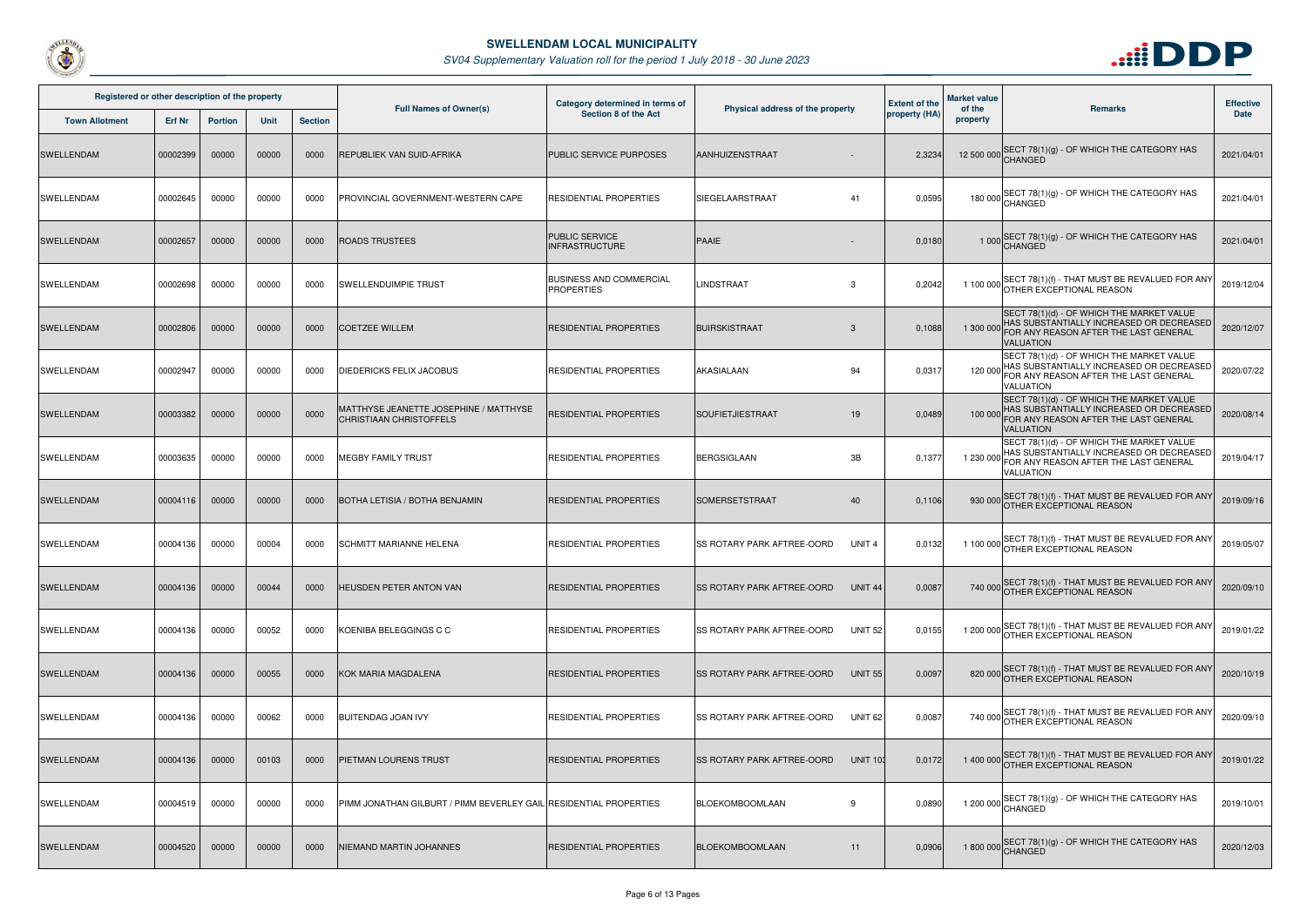

| Registered or other description of the property |               |                |             |                |                                                                          | Category determined in terms of                     |                                  |                          | <b>Extent of the</b> | <b>Market value</b> |                                                                                                                                                    | <b>Effective</b> |
|-------------------------------------------------|---------------|----------------|-------------|----------------|--------------------------------------------------------------------------|-----------------------------------------------------|----------------------------------|--------------------------|----------------------|---------------------|----------------------------------------------------------------------------------------------------------------------------------------------------|------------------|
| <b>Town Allotment</b>                           | <b>Erf Nr</b> | <b>Portion</b> | <b>Unit</b> | <b>Section</b> | <b>Full Names of Owner(s)</b>                                            | Section 8 of the Act                                | Physical address of the property |                          | property (HA)        | of the<br>property  | <b>Remarks</b>                                                                                                                                     | <b>Date</b>      |
| SWELLENDAM                                      | 00004523      | 00000          | 00000       | 0000           | <b>VOLLENSTEE RITA VAN</b>                                               | <b>RESIDENTIAL PROPERTIES</b>                       | <b>EIKELAAN</b>                  | 12                       | 0,0905               | 1 200 000           | SECT 78(1)(g) - OF WHICH THE CATEGORY HAS<br><b>CHANGED</b>                                                                                        | 2019/02/21       |
| <b>SWELLENDAM</b>                               | 00004524      | 00000          | 00000       | 0000           | <b>DREYER CHRISTIAAN HENDRIK</b>                                         | <b>RESIDENTIAL PROPERTIES</b>                       | <b>EIKELAAN</b>                  | 10                       | 0,0888               | 1 500 000           | SECT 78(1)(g) - OF WHICH THE CATEGORY HAS<br><b>CHANGED</b>                                                                                        | 2019/07/22       |
| SWELLENDAM                                      | 00004530      | 00000          | 00000       | 0000           | <b>CRAFFORD CAREL JACOBUS</b>                                            | <b>RESIDENTIAL PROPERTIES</b>                       | <b>EIKELAAN</b>                  | -3                       | 0,0805               | 1 600 000           | SECT 78(1)(f) - THAT MUST BE REVALUED FOR ANY<br>OTHER EXCEPTIONAL REASON                                                                          | 2019/01/01       |
| <b>SWELLENDAM</b>                               | 00004615      | 00000          | 00000       | 0000           | HUNTER ANTHONY STEPHEN / HUNTER REBECCA CROSS REFERENCE<br><b>AMANDA</b> |                                                     | <b>GLEN BARRYWEG</b>             | 10                       | 0,0000               |                     | SECT 78(1)(c) - SUBDIVIDED OR CONSOLIDATED<br>AFTER THE LAST GENERAL VALUATION                                                                     | 2020/08/13       |
| SWELLENDAM                                      | 00004650      | 00000          | 00000       | 0000           | <b>PREECE CAROL / PREECE LESLIE JOHN</b>                                 | <b>RESIDENTIAL PROPERTIES</b>                       | <b>DROSTDYSTRAAT</b>             | 30                       | 0,0795               | 780 000             | SECT 78(1)(f) - THAT MUST BE REVALUED FOR ANY<br>OTHER EXCEPTIONAL REASON                                                                          | 2019/03/07       |
| <b>SWELLENDAM</b>                               | 00005166      | 00000          | 00000       | 0000           | <b>STEGMANN SMIT PROP TRUST</b>                                          | <b>CROSS REFERENCE</b>                              | PRODUKSIESTRAAT                  |                          | 0,0000               |                     | SECT 78(1)(c) - SUBDIVIDED OR CONSOLIDATED<br>AFTER THE LAST GENERAL VALUATION                                                                     | 2020/03/10       |
| SWELLENDAM                                      | 00005168      | 00000          | 00000       | 0000           | THEUNISSEN VICQUI                                                        | <b>CROSS REFERENCE</b>                              | PRODUKSIESTRAAT                  |                          | 0,0000               |                     | SECT 78(1)(c) - SUBDIVIDED OR CONSOLIDATED<br>AFTER THE LAST GENERAL VALUATION                                                                     | 2020/08/17       |
| <b>SWELLENDAM</b>                               | 00005169      | 00000          | 00000       | 0000           | <b>MELCHIOR TRUST</b>                                                    | <b>CROSS REFERENCE</b>                              | PRODUKSIESTRAAT                  |                          | 0,0000               |                     | SECT 78(1)(c) - SUBDIVIDED OR CONSOLIDATED,<br>AFTER THE LAST GENERAL VALUATION                                                                    | 2020/08/17       |
| SWELLENDAM                                      | 00005173      | 00000          | 00000       | 0000           | <b>GERRIE ENGELA FAMILIETRUST</b>                                        | CROSS REFERENCE                                     | PRODUKSIESTRAAT                  |                          | 0,0000               |                     | SECT 78(1)(c) - SUBDIVIDED OR CONSOLIDATED<br>AFTER THE LAST GENERAL VALUATION                                                                     | 2020/03/10       |
| <b>SWELLENDAM</b>                               | 00005174      | 00000          | 00000       | 0000           | <b>MUN SWELLENDAM</b>                                                    | <b>MUNICIPAL PROPERTIES</b>                         | <b>MEENT</b>                     |                          | 0,7605               | 150 000             | SECT 78(1)(g) - OF WHICH THE CATEGORY HAS<br><b>CHANGED</b>                                                                                        | 2020/03/10       |
| SWELLENDAM                                      | 00005339      | 00000          | 00000       | 0000           | <b>SUID AFRIKAANSE NASIONALE PARKE</b>                                   | VACANT LAND                                         | <b>BONTEBOKPARK</b>              | $\overline{\phantom{a}}$ | 95,9582              | 700 000             | $\left \mathsf{SECTION}\ 78(1)(g)\right $ - OF WHICH THE CATEGORY HAS<br><b>CHANGED</b>                                                            | 2021/04/01       |
| <b>SWELLENDAM</b>                               | 00005346      | 00000          | 00000       | 0000           | SWELLENGREBEL VLIEGKLUB PTY LTD                                          | <b>AGRICULTURAL PROPERTIES</b>                      | <b>MEENT</b>                     |                          | 137,5689             | 5 300 000           | SECT 78(1)(d) - OF WHICH THE MARKET VALUE<br>HAS SUBSTANTIALLY INCREASED OR DECREASED<br>FOR ANY REASON AFTER THE LAST GENERAL<br><b>VALUATION</b> | 2019/10/24       |
| SWELLENDAM                                      | 00005368      | 00000          | 00000       | 0000           | <b>GAIKOU PTY LTD</b>                                                    | <b>BUSINESS AND COMMERCIAL</b><br><b>PROPERTIES</b> | BERGSTRAAT                       |                          | 15,9813              | 7 700 000           | SECT 78(1)(f) - THAT MUST BE REVALUED FOR ANY<br>OTHER EXCEPTIONAL REASON                                                                          | 2018/07/01       |
| <b>SWELLENDAM</b>                               | 00005392      | 00000          | 00000       | 0000           | HARRISSON MARIA MADELEINE                                                | <b>CROSS REFERENCE</b>                              | <b>LICHTENSTEINSTRAAT</b>        | 20A                      | 0,0000               |                     | $\alpha$ SECT 78(1)(c) - SUBDIVIDED OR CONSOLIDATED<br>AFTER THE LAST GENERAL VALUATION                                                            | 2019/11/05       |
| SWELLENDAM                                      | 00006270      | 00000          | 00000       | 0000           | SAYERS ALISON NORMA / SAYERS ROBERT<br>MICHAEL GEORGE                    | <b>RESIDENTIAL PROPERTIES</b>                       | BERGSTRAAT                       | 84                       | 0,1323               | 910 000             | SECT 78(1)(f) - THAT MUST BE REVALUED FOR ANY<br>OTHER EXCEPTIONAL REASON                                                                          | 2019/07/05       |
| <b>SWELLENDAM</b>                               | 00006373      | 00000          | 00000       | 0000           | <b>DIECOPROP PTY LTD</b>                                                 | INDUSTRIAL PROPERTIES                               | KORINGLANDSTRAAT                 |                          | 0,2250               | 1 000 000           | SECT 78(1)(d) - OF WHICH THE MARKET VALUE<br>HAS SUBSTANTIALLY INCREASED OR DECREASED<br>FOR ANY REASON AFTER THE LAST GENERAL<br><b>VALUATION</b> | 2019/04/15       |
| SWELLENDAM                                      | 00006375      | 00000          | 00000       | 0000           | <b>DIEDERICKS WILLEM GABRIEL</b>                                         | <b>VACANT LAND</b>                                  | KORINGLANDSTRAAT                 | 22                       | 0,0942               | 300 000             | SECT 78(1)(c) - SUBDIVIDED OR CONSOLIDATED<br>AFTER THE LAST GENERAL VALUATION                                                                     | 2020/01/05       |

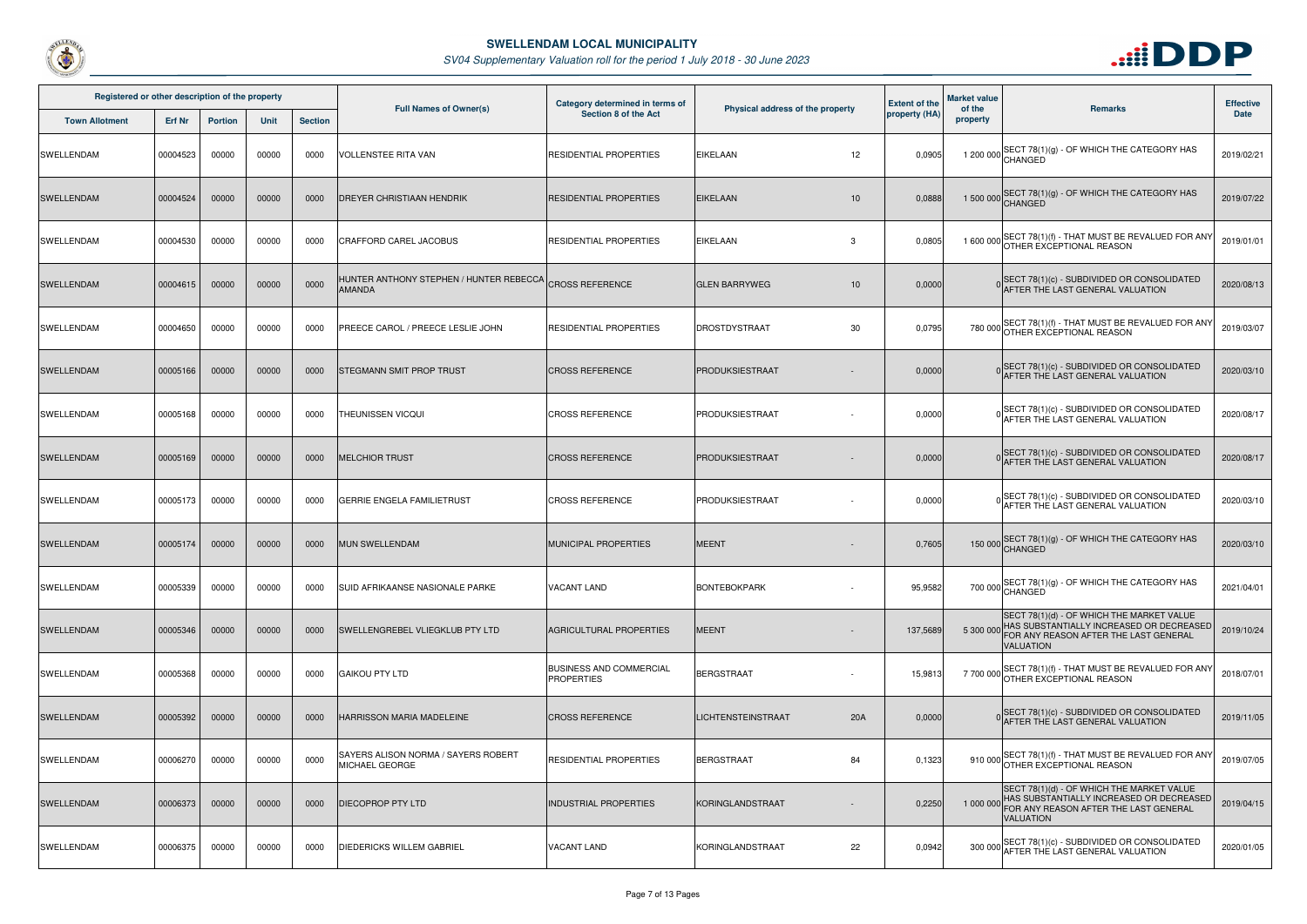

| Registered or other description of the property |               |                |             |                | <b>Full Names of Owner(s)</b>                                    | Category determined in terms of                     | Physical address of the property             | <b>Extent of the</b> | <b>Market value</b><br>of the | <b>Remarks</b>                                                                                                                                     | <b>Effective</b> |
|-------------------------------------------------|---------------|----------------|-------------|----------------|------------------------------------------------------------------|-----------------------------------------------------|----------------------------------------------|----------------------|-------------------------------|----------------------------------------------------------------------------------------------------------------------------------------------------|------------------|
| <b>Town Allotment</b>                           | <b>Erf Nr</b> | <b>Portion</b> | <b>Unit</b> | <b>Section</b> |                                                                  | Section 8 of the Act                                |                                              | property (HA)        | property                      |                                                                                                                                                    | <b>Date</b>      |
| <b>SWELLENDAM</b>                               | 00006506      | 00000          | 00000       | 0000           | SOUTH AFRICAN NATIONAL ROADS AGENCY SO<br>C LTD                  | <b>PUBLIC SERVICE</b><br><b>INFRASTRUCTURE</b>      |                                              | 0,4185               |                               | SECT 78(1)(c) - SUBDIVIDED OR CONSOLIDATED<br>AFTER THE LAST GENERAL VALUATION                                                                     | 2019/12/11       |
| <b>SWELLENDAM</b>                               | 00006556      | 00000          | 00000       | 0000           | PAULSEN JOHANNES LODEWIKUS                                       | <b>RESIDENTIAL PROPERTIES</b>                       | <b>MAYNIERSTRAAT</b>                         | 0,0290               | 680 000                       | SECT 78(1)(g) - OF WHICH THE CATEGORY HAS<br>CHANGED                                                                                               | 2019/05/16       |
| <b>SWELLENDAM</b>                               | 00006650      | 00000          | 00000       | 0000           | <b>ISTEGMANN SMIT PROP TRUST</b>                                 | <b>RESIDENTIAL PROPERTIES</b>                       | <b>MIKE MULLERSTRAAT</b>                     | 0,1013               | 1 000 000                     | SECT 78(1)(g) - OF WHICH THE CATEGORY HAS<br><b>CHANGED</b>                                                                                        | 2019/11/21       |
| SWELLENDAM                                      | 00006700      | 00000          | 00000       | 0000           | <b>SNYMAN MATTHEUS FRANCIOS</b>                                  | RESIDENTIAL PROPERTIES                              | MURRAYSTRAAT<br>-5                           | 0,0615               | 1 000 000                     | SECT 78(1)(d) - OF WHICH THE MARKET VALUE<br>HAS SUBSTANTIALLY INCREASED OR DECREASED<br>FOR ANY REASON AFTER THE LAST GENERAL<br><b>VALUATION</b> | 2019/12/11       |
| <b>SWELLENDAM</b>                               | 00006703      | 00000          | 00000       | 0000           | <b>COLYN TARYN</b>                                               | <b>CROSS REFERENCE</b>                              | 5A<br><b>MOOLMANSTRAAT</b>                   | 0,0000               |                               | SECT 78(1)(c) - SUBDIVIDED OR CONSOLIDATED\,<br>AFTER THE LAST GENERAL VALUATION                                                                   | 2020/09/18       |
| <b>SWELLENDAM</b>                               | 00006719      | 00000          | 00000       | 0000           | <b>ISTEGMANN SMIT PROP TRUST</b>                                 | <b>RESIDENTIAL PROPERTIES</b>                       | SWELLENDAM<br><b>ERF 671</b>                 | 0.0755               | 1 000 000                     | $\left \mathsf{SECTION}\ 78(1)(g)\right $ - OF WHICH THE CATEGORY HAS<br><b>CHANGED</b>                                                            | 2019/07/16       |
| <b>SWELLENDAM</b>                               | 00006720      | 00000          | 00000       | 0000           | STEGMANN SMIT PROP TRUST                                         | RESIDENTIAL PROPERTIES                              | <b>SWELLENDAM</b><br><b>ERF 672</b>          | 0,0755               | 1 000 000                     | SECT 78(1)(g) - OF WHICH THE CATEGORY HAS<br><b>CHANGED</b>                                                                                        | 2019/11/21       |
| SWELLENDAM                                      | 00006776      | 00000          | 00000       | 0000           | <b>SENTRAAL SUID KOOP LTD</b>                                    | <b>BUSINESS AND COMMERCIAL</b><br><b>PROPERTIES</b> | <b>VOORTREKSTRAAT</b>                        | 1,7240               | 1 0 0 0                       | SECT 78(1)(f) - THAT MUST BE REVALUED FOR ANY<br>OTHER EXCEPTIONAL REASON                                                                          | 2019/05/22       |
| <b>SWELLENDAM</b>                               | 00006776      | 00000          | 00001       | 0000           | SENTRAAL SUID KOOP LTD                                           | <b>BUSINESS AND COMMERCIAL</b><br><b>PROPERTIES</b> | <b>ISS SWELLEN MARK</b><br>UNIT <sub>1</sub> | 0,1600               |                               | 3 100 000 SECT 78(1)(f) - THAT MUST BE REVALUED FOR ANY                                                                                            | 2019/05/22       |
| SWELLENDAM                                      | 00006776      | 00000          | 00002       | 0000           | <b>ISWELLEN MARK PTY LTD</b>                                     | <b>BUSINESS AND COMMERCIAL</b><br>PROPERTIES        | <b>SS SWELLEN MARK</b><br>UNIT <sub>2</sub>  | 0,9212               | 16 200 000                    | SECT 78(1)(f) - THAT MUST BE REVALUED FOR ANY<br>OTHER EXCEPTIONAL REASON                                                                          | 2019/05/22       |
| <b>SWELLENDAM</b>                               | 00006799      | 00000          | 00000       | 0000           | ROUX HENDRIK LOURENS LE / ROUX SARETTE LE RESIDENTIAL PROPERTIES |                                                     | <b>GLEN BARRYWEG</b>                         | 0,0996               | 1 800 000                     | SECT 78(1)(g) - OF WHICH THE CATEGORY HAS<br><b>CHANGED</b>                                                                                        | 2020/12/03       |
| SWELLENDAM                                      | 00006800      | 00000          | 00000       | 0000           | MERWE ELIZABETH JACOBA VAN DER                                   | <b>RESIDENTIAL PROPERTIES</b>                       | <b>GLEN BARRYWEG</b>                         | 0,1089               | 1 100 00                      | SECT 78(1)(d) - OF WHICH THE MARKET VALUE<br>HAS SUBSTANTIALLY INCREASED OR DECREASED<br>FOR ANY REASON AFTER THE LAST GENERAL<br>VALUATION        | 2019/11/25       |
| <b>SWELLENDAM</b>                               | 00006875      | 00000          | 00000       | 0000           | MERWE WILLEM JACOBUS VAN DER                                     | <b>RESIDENTIAL PROPERTIES</b>                       | 12<br><b>WELTEVREDESTRAAT</b>                | 0,0990               |                               | SECT 78(1)(c) - SUBDIVIDED OR CONSOLIDATED<br>600 000 AFTER THE LAST GENERAL VALUATION                                                             | 2020/10/01       |
| SWELLENDAM                                      | 00007296      | 00000          | 00000       | 0000           | PROVINCIAL GOVERNMENT-WESTERN CAPE                               | PUBLIC SERVICE PURPOSES                             | REISIEBAANSTRAAT                             | 0,0877               | 900 000                       | SECT 78(1)(g) - OF WHICH THE CATEGORY HAS<br>CHANGED                                                                                               | 2021/04/01       |
| <b>SWELLENDAM</b>                               | 00007322      | 00000          | 00000       | 0000           | <b>DAVIDS JOSEPH</b>                                             | <b>CROSS REFERENCE</b>                              | <b>SOUFIETJIESTRAAT</b>                      | 0,0000               |                               | SECT 78(1)(c) - SUBDIVIDED OR CONSOLIDATED<br>AFTER THE LAST GENERAL VALUATION                                                                     | 2020/10/26       |
| SWELLENDAM                                      | 00007323      | 00000          | 00000       | 0000           | <b>DAVIDS JOSEPH</b>                                             | <b>CROSS REFERENCE</b>                              | SOUFIETJIESTRAAT                             | 0,0000               |                               | SECT 78(1)(c) - SUBDIVIDED OR CONSOLIDATED<br>AFTER THE LAST GENERAL VALUATION                                                                     | 2020/10/26       |
| <b>SWELLENDAM</b>                               | 00007324      | 00000          | 00000       | 0000           | CONSOLIDATED TO ERF 8247                                         | <b>CROSS REFERENCE</b>                              |                                              | 0,0000               |                               | SECT 78(1)(c) - SUBDIVIDED OR CONSOLIDATED,<br>AFTER THE LAST GENERAL VALUATION                                                                    | 2020/10/26       |

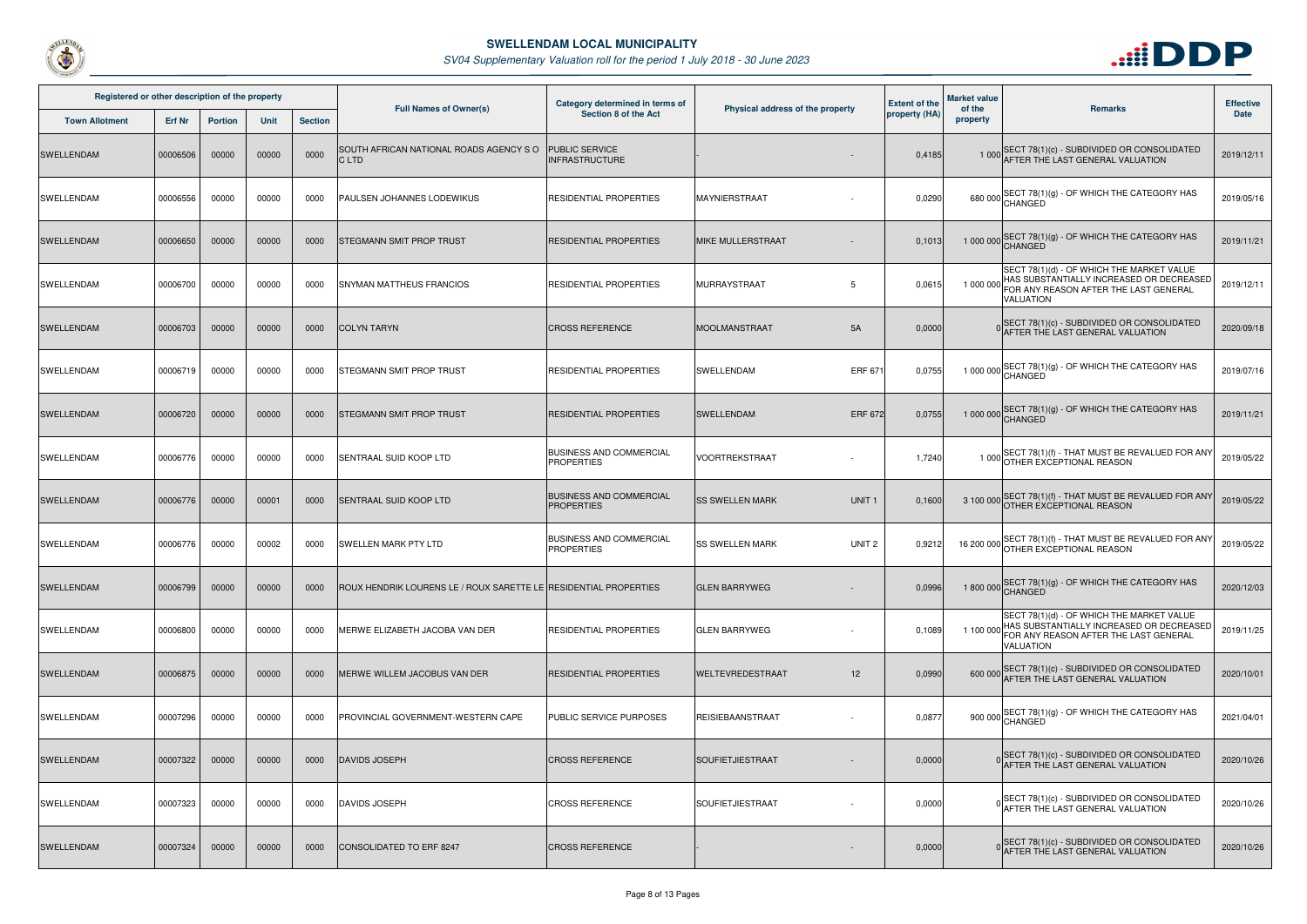

| Registered or other description of the property |               |                |             |                |                                          | Category determined in terms of |                                  | <b>Extent of the</b>     | <b>Market value</b> |                                                                                                                                             | <b>Effective</b> |
|-------------------------------------------------|---------------|----------------|-------------|----------------|------------------------------------------|---------------------------------|----------------------------------|--------------------------|---------------------|---------------------------------------------------------------------------------------------------------------------------------------------|------------------|
| <b>Town Allotment</b>                           | <b>Erf Nr</b> | <b>Portion</b> | <b>Unit</b> | <b>Section</b> | <b>Full Names of Owner(s)</b>            | Section 8 of the Act            | Physical address of the property | property (HA)            | of the<br>property  | <b>Remarks</b>                                                                                                                              | <b>Date</b>      |
| SWELLENDAM                                      | 00007421      | 00000          | 00000       | 0000           | NIEKERK JOHAN VAN / NIEKERK JENNIFER VAN | <b>AGRICULTURAL PROPERTIES</b>  | <b>HERMITAGE</b>                 | 1,4150                   | 1 100 000           | SECT 78(1)(d) - OF WHICH THE MARKET VALUE<br>HAS SUBSTANTIALLY INCREASED OR DECREASED<br>FOR ANY REASON AFTER THE LAST GENERAL<br>VALUATION | 2019/11/15       |
| <b>SWELLENDAM</b>                               | 00007435      | 00000          | 00000       | 0000           | JORDAAN MELANI / JORDAAN RUDI JACQUES    | <b>RESIDENTIAL PROPERTIES</b>   | <b>RIVIERLAAN</b><br>7           | 0,1662                   | 2 000 000           | SECT 78(1)(g) - OF WHICH THE CATEGORY HAS<br><b>CHANGED</b>                                                                                 | 2019/06/18       |
| SWELLENDAM                                      | 00008236      | 00000          | 00000       | 0000           | CONSOLIDATED NOW ERF 8238                | <b>CROSS REFERENCE</b>          |                                  | 0,0000                   |                     | SECT 78(1)(c) - SUBDIVIDED OR CONSOLIDATED<br>AFTER THE LAST GENERAL VALUATION                                                              | 2019/02/11       |
| <b>SWELLENDAM</b>                               | 00008237      | 00000          | 00000       | 0000           | <b>CONSOLIDATED NOW ERF 8238</b>         | <b>CROSS REFERENCE</b>          |                                  | 0,0000                   |                     | $\alpha$ SECT 78(1)(c) - SUBDIVIDED OR CONSOLIDATED<br>AFTER THE LAST GENERAL VALUATION                                                     | 2019/02/11       |
| SWELLENDAM                                      | 00008238      | 00000          | 00000       | 0000           | <b>MUN SWELLENDAM</b>                    | <b>MUNICIPAL PROPERTIES</b>     | $\overline{\phantom{a}}$         | 0,0144                   |                     | 1 000 SECT 78(1)(c) - SUBDIVIDED OR CONSOLIDATED<br>AFTER THE LAST GENERAL VALUATION                                                        | 2019/02/11       |
| <b>SWELLENDAM</b>                               | 00008239      | 00000          | 00000       | 0000           | <b>MUN SWELLENDAM</b>                    | <b>MUNICIPAL PROPERTIES</b>     |                                  | 0,2555                   |                     | 550 000 SECT 78(1)(c) - SUBDIVIDED OR CONSOLIDATED<br>550 000 AFTER THE LAST GENERAL VALUATION                                              | 2019/02/11       |
| SWELLENDAM                                      | 00008240      | 00000          | 00000       | 0000           | <b>MUN SWELLENDAM</b>                    | <b>MUNICIPAL PROPERTIES</b>     |                                  | 6,6750                   |                     | 2 400 000 SECT 78(1)(c) - SUBDIVIDED OR CONSOLIDATED<br>AFTER THE LAST GENERAL VALUATION                                                    | 2019/02/11       |
| <b>SWELLENDAM</b>                               | 00008247      | 00000          | 00000       | 0000           | <b>DAVIDS JOSEPH</b>                     | <b>VACANT LAND</b>              | 8247                             | 0,1113                   |                     | 40 000 SECT 78(1)(c) - SUBDIVIDED OR CONSOLIDATED<br>AFTER THE LAST GENERAL VALUATION                                                       | 2020/10/26       |
| <b>SWELLENDAM</b>                               | 00008284      | 00000          | 00000       | 0000           | VAN AS FAMILIE TRUST                     | <b>RESIDENTIAL PROPERTIES</b>   | <b>FAIRBURN STREET</b>           | <b>ERF 828</b><br>0,0457 | 600 000             | SECT 78(1)(d) - OF WHICH THE MARKET VALUE<br>HAS SUBSTANTIALLY INCREASED OR DECREASED<br>FOR ANY REASON AFTER THE LAST GENERAL<br>VALUATION | 2019/09/16       |
| <b>SWELLENDAM</b>                               | 00008293      | 00000          | 00000       | 0000           | <b>E F G ESTATES PTY LTD</b>             | <b>RESIDENTIAL PROPERTIES</b>   | <b>BRONN STREET</b>              | 0,0311                   | 780 000             | $\vert$ SECT 78(1)(g) - OF WHICH THE CATEGORY HAS<br><b>CHANGED</b>                                                                         | 2020/09/01       |
| <b>SWELLENDAM</b>                               | 00008294      | 00000          | 00000       | 0000           | <b>BOSHOFF MARLISE</b>                   | <b>RESIDENTIAL PROPERTIES</b>   | <b>BRONN STREET</b>              | 0,0323                   |                     | 700 000 SECT 78(1)(g) - OF WHICH THE CATEGORY HAS<br><b>CHANGED</b>                                                                         | 2020/09/01       |
| <b>SWELLENDAM</b>                               | 00008296      | 00000          | 00000       | 0000           | <b>E F G ESTATES PTY LTD</b>             | <b>RESIDENTIAL PROPERTIES</b>   | <b>BRONN STREET</b>              | 0,0329                   |                     | 780 000 SECT 78(1)(f) - THAT MUST BE REVALUED FOR ANY<br>OTHER EXCEPTIONAL REASON                                                           | 2019/04/18       |
| SWELLENDAM                                      | 00008297      | 00000          | 00000       | 0000           | <b>E F G ESTATES PTY LTD</b>             | <b>RESIDENTIAL PROPERTIES</b>   | <b>BRONN STREET</b>              | 0,0321                   |                     | SECT 78(1)(f) - THAT MUST BE REVALUED FOR ANY<br>780 000 OTHER EXCEPTIONAL REASON                                                           | 2019/04/18       |
| <b>SWELLENDAM</b>                               | 00008298      | 00000          | 00000       | 0000           | IE F G ESTATES PTY LTD                   | <b>RESIDENTIAL PROPERTIES</b>   | <b>BRONN STREET</b>              | 0,0384                   |                     | 780 000 SECT 78(1)(f) - THAT MUST BE REVALUED FOR ANY<br>OTHER EXCEPTIONAL REASON                                                           | 2019/04/10       |
| <b>SWELLENDAM</b>                               | 00008299      | 00000          | 00000       | 0000           | <b>E F G ESTATES PTY LTD</b>             | <b>RESIDENTIAL PROPERTIES</b>   | <b>BRONN STREET</b>              | 0,0420                   | 900 000             | SECT 78(1)(f) - THAT MUST BE REVALUED FOR ANY<br> OTHER EXCEPTIONAL REASON                                                                  | 2019/04/18       |
| <b>SWELLENDAM</b>                               | 00008300      | 00000          | 00000       | 0000           | <b>E F G ESTATES PTY LTD</b>             | <b>RESIDENTIAL PROPERTIES</b>   | <b>BRONN STREET</b>              | 0,0401                   |                     | 780 000 SECT 78(1)(f) - THAT MUST BE REVALUED FOR ANY<br>OTHER EXCEPTIONAL REASON                                                           | 2019/04/10       |
| SWELLENDAM                                      | 00008301      | 00000          | 00000       | 0000           | <b>E F G ESTATES PTY LTD</b>             | <b>RESIDENTIAL PROPERTIES</b>   | <b>BRONN STREET</b>              | 0,0358                   | 780 000             | SECT 78(1)(f) - THAT MUST BE REVALUED FOR ANY<br>OTHER EXCEPTIONAL REASON                                                                   | 2019/04/18       |

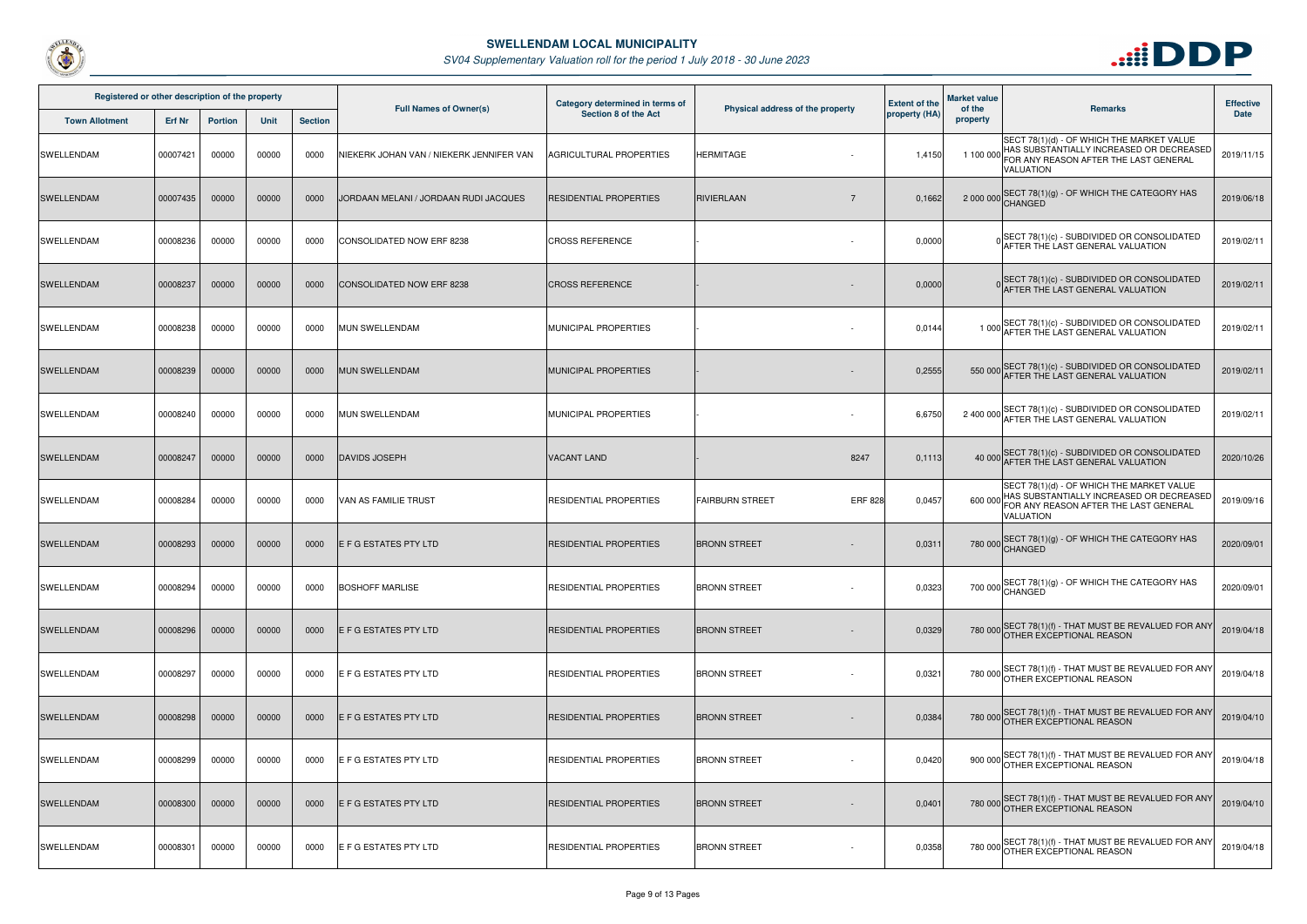

|                   | Registered or other description of the property<br><b>Town Allotment</b><br><b>Erf Nr</b><br><b>Portion</b><br><b>Unit</b><br><b>Section</b> |       | <b>Full Names of Owner(s)</b> | Category determined in terms of<br><b>Section 8 of the Act</b> | Physical address of the property                                   | <b>Extent of the</b><br>property (HA) | <b>Market value</b><br>of the | <b>Remarks</b> | <b>Effective</b><br><b>Date</b> |                                                                                                |            |
|-------------------|----------------------------------------------------------------------------------------------------------------------------------------------|-------|-------------------------------|----------------------------------------------------------------|--------------------------------------------------------------------|---------------------------------------|-------------------------------|----------------|---------------------------------|------------------------------------------------------------------------------------------------|------------|
|                   |                                                                                                                                              |       |                               |                                                                |                                                                    |                                       |                               |                | property                        |                                                                                                |            |
| <b>SWELLENDAM</b> | 00008303                                                                                                                                     | 00000 | 00000                         | 0000                                                           | <b>ROUX BENITA</b>                                                 | <b>RESIDENTIAL PROPERTIES</b>         | <b>VOORTREKSTRAAT</b>         | 0,0218         | 750 000                         | )SECT 78(1)(g) - OF WHICH THE CATEGORY HAS<br>CHANGED                                          | 2020/09/29 |
| <b>SWELLENDAM</b> | 00008308                                                                                                                                     | 00000 | 00000                         | 0000                                                           | <b>CONSOLIDATE TO ERF 8377</b>                                     | <b>CROSS REFERENCE</b>                | <b>QUAELBERGSTRAAT</b><br>11  | 0,0000         |                                 | SECT 78(1)(c) - SUBDIVIDED OR CONSOLIDATED<br>AFTER THE LAST GENERAL VALUATION                 | 2020/03/10 |
| <b>SWELLENDAM</b> | 00008310                                                                                                                                     | 00000 | 00000                         | 0000                                                           | CONSOLIDATED TO ERF 8377                                           | <b>CROSS REFERENCE</b>                | <b>QUAELBERGSTRAAT</b><br>11  | 0,0000         |                                 | SECT 78(1)(c) - SUBDIVIDED OR CONSOLIDATED\<br>AFTER THE LAST GENERAL VALUATION                | 2020/03/10 |
| SWELLENDAM        | 00008313                                                                                                                                     | 00000 | 00000                         | 0000                                                           | <b>MUN SWELLENDAM</b>                                              | <b>MUNICIPAL PROPERTIES</b>           | KORINGLAND STREET             | 2,1870         | 9 650 000                       | SECT 78(1)(c) - SUBDIVIDED OR CONSOLIDATED<br>AFTER THE LAST GENERAL VALUATION                 | 2019/02/11 |
| <b>SWELLENDAM</b> | 00008341                                                                                                                                     | 00000 | 00000                         | 0000                                                           | <b>ITWEE RIVIEREN TRUST</b>                                        | <b>INDUSTRIAL PROPERTIES</b>          | 22<br>KORINGLANDSTRAAT        | 0,0758         |                                 | 1 000 000 SECT 78(1)(c) - SUBDIVIDED OR CONSOLIDATED<br>AFTER THE LAST GENERAL VALUATION       | 2020/01/05 |
| <b>SWELLENDAM</b> | 00008344                                                                                                                                     | 00000 | 00000                         | 0000                                                           | KOORZEN DAVID MARTIN / KOORZEN HILDA<br><b>JOYCE</b>               | VACANT LAND                           | 10<br><b>GLEN BARRYWEG</b>    | 0,0837         |                                 | 600 000 SECT 78(1)(c) - SUBDIVIDED OR CONSOLIDATED<br>600 000 AFTER THE LAST GENERAL VALUATION | 2020/08/13 |
| <b>SWELLENDAM</b> | 00008345                                                                                                                                     | 00000 | 00000                         | 0000                                                           | <b>DYK COBUS VAN</b>                                               | <b>VACANT LAND</b>                    | <b>GLEN BARRYWEG</b><br>10    | 0,1039         |                                 | 400 000 SECT 78(1)(c) - SUBDIVIDED OR CONSOLIDATED<br>400 000 AFTER THE LAST GENERAL VALUATION | 2019/11/19 |
| SWELLENDAM        | 00008346                                                                                                                                     | 00000 | 00000                         | 0000                                                           | HUNTER REBECCA AMANDA / HUNTER ANTHONY<br><b>STEPHEN</b>           | VACANT LAND                           | <b>GLEN BARRYWEG</b><br>10    | 0,0747         |                                 | 400 000 SECT 78(1)(c) - SUBDIVIDED OR CONSOLIDATED<br>AFTER THE LAST GENERAL VALUATION         | 2020/08/13 |
| <b>SWELLENDAM</b> | 00008371                                                                                                                                     | 00000 | 00000                         | 0000                                                           | ERF 6703 AND 8371 CONSOLIDATED TO ERF 8372 CROSS REFERENCE         |                                       | 5A<br><b>MOOLMANSTRAAT</b>    | 0,0000         |                                 | $_{\circ}$ SECT 78(1)(c) - SUBDIVIDED OR CONSOLIDATED<br>AFTER THE LAST GENERAL VALUATION      | 2020/09/18 |
| SWELLENDAM        | 00008372                                                                                                                                     | 00000 | 00000                         | 0000                                                           | <b>COLYN TARYN</b>                                                 | <b>RESIDENTIAL PROPERTIES</b>         | 5A<br>MOOLMANSTRAAT           | 0,1371         | 800 000                         | SECT 78(1)(c) - SUBDIVIDED OR CONSOLIDATED<br>AFTER THE LAST GENERAL VALUATION                 | 2020/09/18 |
| <b>SWELLENDAM</b> | 00008373                                                                                                                                     | 00000 | 00000                         | 0000                                                           | ERF 5392 AND 8373 CONS TO ERF 8375                                 | <b>CROSS REFERENCE</b>                | BUITEKANTSTRAAT<br>11         | 0,0000         |                                 | SECT 78(1)(c) - SUBDIVIDED OR CONSOLIDATED<br>AFTER THE LAST GENERAL VALUATION                 | 2019/11/05 |
| SWELLENDAM        | 00008375                                                                                                                                     | 00000 | 00000                         | 0000                                                           | HARRISSON MARIA MADELEINE                                          | <b>RESIDENTIAL PROPERTIES</b>         | 8375<br>BUITEKANTSTRAAT       | 0,0000         | 1 200 000                       | SECT 78(1)(c) - SUBDIVIDED OR CONSOLIDATED<br>AFTER THE LAST GENERAL VALUATION                 | 2019/11/05 |
| <b>SWELLENDAM</b> | 00008377                                                                                                                                     | 00000 | 00000                         | 0000                                                           | BOSHOFF VISSER FINANSIELE DIENSTE PTY LTD   RESIDENTIAL PROPERTIES |                                       | <b>QUAELBERGSTRAAT</b><br>11  | 0,3475         |                                 | SECT 78(1)(c) - SUBDIVIDED OR CONSOLIDATED<br>2 000 000 AFTER THE LAST GENERAL VALUATION       | 2020/03/10 |
| SWELLENDAM        | 00008386                                                                                                                                     | 00000 | 00000                         | 0000                                                           | ERF 8386 AND 2290 CONS TO 8387                                     | <b>CROSS REFERENCE</b>                | KORINGLANDSTRAAT              | 0,0000         |                                 | SECT 78(1)(c) - SUBDIVIDED OR CONSOLIDATED<br>AFTER THE LAST GENERAL VALUATION                 | 2020/09/23 |
| <b>SWELLENDAM</b> | 00008387                                                                                                                                     | 00000 | 00000                         | 0000                                                           | JOHAN AND CHRISTELLE FAMILIETRUST                                  | <b>INDUSTRIAL PROPERTIES</b>          | 8387<br>KORINGLANDSTRAAT      | 0,2158         |                                 | 1 500 000 SECT 78(1)(c) - SUBDIVIDED OR CONSOLIDATED<br>AFTER THE LAST GENERAL VALUATION       | 2020/09/23 |
| SWELLENDAM        | 00008388                                                                                                                                     | 00000 | 00000                         | 0000                                                           | W M MCKELVIN FAMILIETRUST                                          | <b>VACANT LAND</b>                    | 8387<br>KORINGLANDSTRAAT      | 0,2706         | 570 000                         | SECT 78(1)(c) - SUBDIVIDED OR CONSOLIDATED<br>AFTER THE LAST GENERAL VALUATION                 | 2020/09/23 |
| <b>SWELLENDAM</b> | 00008449                                                                                                                                     | 00000 | 00000                         | 0000                                                           | ERF 5166 AND 8449 CONS TO ERF 8459                                 | <b>CROSS REFERENCE</b>                | <b>PRODUKSIESTRAAT</b>        | 0,0000         |                                 | SECT 78(1)(c) - SUBDIVIDED OR CONSOLIDATED,<br>AFTER THE LAST GENERAL VALUATION                | 2020/03/10 |

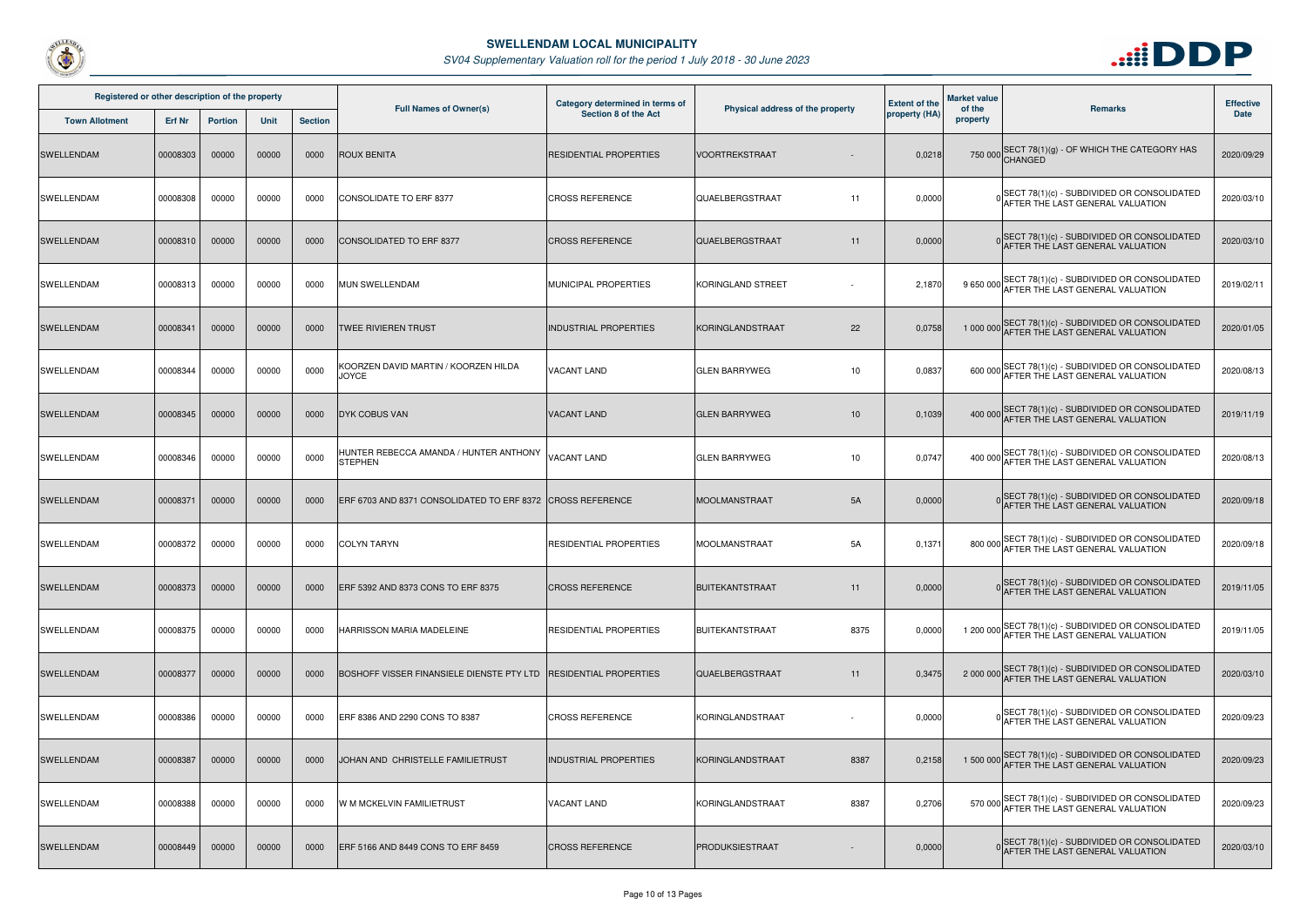

| Registered or other description of the property<br><b>Town Allotment</b><br><b>Erf Nr</b><br><b>Portion</b><br><b>Unit</b> |          | <b>Section</b> | <b>Full Names of Owner(s)</b> | Category determined in terms of<br><b>Section 8 of the Act</b> | Physical address of the property                |                                                | <b>Extent of the</b><br>property (HA) | <b>Market value</b><br>of the<br>property | <b>Remarks</b> | <b>Effective</b><br><b>Date</b> |                                                                                                                                                    |            |
|----------------------------------------------------------------------------------------------------------------------------|----------|----------------|-------------------------------|----------------------------------------------------------------|-------------------------------------------------|------------------------------------------------|---------------------------------------|-------------------------------------------|----------------|---------------------------------|----------------------------------------------------------------------------------------------------------------------------------------------------|------------|
| <b>SWELLENDAM</b>                                                                                                          | 00008451 | 00000          | 00000                         | 0000                                                           | <b>CONSOLIDATE TO ERF 8461</b>                  | <b>CROSS REFERENCE</b>                         | PRODUKSIESTRAAT                       |                                           | 0,0000         |                                 | $\sqrt{\text{SECT}}$ 78(1)(c) - SUBDIVIDED OR CONSOLIDATED<br>AFTER THE LAST GENERAL VALUATION                                                     | 2020/08/17 |
| <b>SWELLENDAM</b>                                                                                                          | 00008452 | 00000          | 00000                         | 0000                                                           | <b>ERF 5169 AND 8452 CONS TO 8462</b>           | <b>CROSS REFERENCE</b>                         | PRODUKSIESTRAAT                       |                                           | 0,0000         |                                 | $\alpha$ SECT 78(1)(b) - INCLUDED IN A MUNICIPALITY<br>AFTER THE LAST GENERAL VALUATION                                                            | 2020/08/17 |
| <b>SWELLENDAM</b>                                                                                                          | 00008455 | 00000          | 00000                         | 0000                                                           | CONSOLIDATE TO ERF 8465                         | <b>CROSS REFERENCE</b>                         | PRODUKSIESTRAAT                       |                                           | 0,0000         |                                 | SECT 78(1)(c) - SUBDIVIDED OR CONSOLIDATED<br>AFTER THE LAST GENERAL VALUATION                                                                     | 2020/03/10 |
| <b>SWELLENDAM</b>                                                                                                          | 00008459 | 00000          | 00000                         | 0000                                                           | <b>ISTEGMANN SMIT PROP TRUST</b>                | <b>INDUSTRIAL PROPERTIES</b>                   | PRODUKSIESTRAAT                       |                                           | 0,3546         |                                 | 2 700 000 SECT 78(1)(c) - SUBDIVIDED OR CONSOLIDATED<br>AFTER THE LAST GENERAL VALUATION                                                           | 2020/03/10 |
| SWELLENDAM                                                                                                                 | 00008461 | 00000          | 00000                         | 0000                                                           | <b>THEUNISSEN VICQUI</b>                        | <b>INDUSTRIAL PROPERTIES</b>                   | PRODUKSIESTRAAT                       |                                           | 0,3545         |                                 | 1 400 000 SECT 78(1)(c) - SUBDIVIDED OR CONSOLIDATED<br>AFTER THE LAST GENERAL VALUATION                                                           | 2020/08/17 |
| <b>SWELLENDAM</b>                                                                                                          | 00008462 | 00000          | 00000                         | 0000                                                           | <b>MELCHIOR TRUST</b>                           | <b>INDUSTRIAL PROPERTIES</b>                   | PRODUKSIESTRAAT                       |                                           | 0,3545         | 1 300 000                       | SECT 78(1)(c) - SUBDIVIDED OR CONSOLIDATED<br>AFTER THE LAST GENERAL VALUATION                                                                     | 2020/08/17 |
| SWELLENDAM                                                                                                                 | 00008465 | 00000          | 00000                         | 0000                                                           | <b>GERRIE ENGELA FAMILIETRUST</b>               | <b>VACANT LAND</b>                             | PRODUKSIESTRAAT                       |                                           | 0,4738         | 350 000                         | SECT 78(1)(c) - SUBDIVIDED OR CONSOLIDATED<br>AFTER THE LAST GENERAL VALUATION                                                                     | 2020/03/10 |
| <b>SWELLENDAM</b>                                                                                                          | 00008466 | 00000          | 00000                         | 0000                                                           | <b>BERG ILKE VAN DEN</b>                        | <b>VACANT LAND</b>                             | <b>WELTEVREDESTRAAT</b>               | 12                                        | 0,0714         |                                 | 300 000 SECT 78(1)(c) - SUBDIVIDED OR CONSOLIDATED<br>AFTER THE LAST GENERAL VALUATION                                                             | 2020/10/01 |
| <b>SWELLENDAM RD</b>                                                                                                       | 00000024 | 00026          | 00000                         | 0000                                                           | <b>REPUBLIEK SUID-AFRIKA</b>                    | <b>AGRICULTURAL PROPERTIES</b>                 | LEMOENSHOEK No. 24                    | 24/26                                     | 18,1842        | 650 000                         | SECT 78(1)(g) - OF WHICH THE CATEGORY HAS<br><b>CHANGED</b>                                                                                        | 2021/04/01 |
| <b>SWELLENDAM RD</b>                                                                                                       | 00000024 | 00030          | 00000                         | 0000                                                           | <b>REPUBLIEK SUID-AFRIKA</b>                    | AGRICULTURAL PROPERTIES                        | LEMOENSHOEK No. 24                    | 24/30                                     | 2,9493         |                                 | 60 000 SECT 78(1)(g) - OF WHICH THE CATEGORY HAS                                                                                                   | 2021/04/01 |
| <b>SWELLENDAM RD</b>                                                                                                       | 00000024 | 00042          | 00000                         | 0000                                                           | <b>REPUBLIEK SUID-AFRIKA</b>                    | <b>AGRICULTURAL PROPERTIES</b>                 | LEMOENSHOEK No. 24                    | 24/42                                     | 21,1307        | 420 000                         | SECT 78(1)(g) - OF WHICH THE CATEGORY HAS<br>CHANGED                                                                                               | 2021/04/01 |
| <b>SWELLENDAM RD</b>                                                                                                       | 00000043 | 00004          | 00000                         | 0000                                                           | <b>LYONS KEITH CAMERON</b>                      | AGRICULTURAL PROPERTIES                        | WINDVOGELS KRAAL No. 43               | 43/4                                      | 59,9308        | 400 00                          | SECT 78(1)(d) - OF WHICH THE MARKET VALUE<br>HAS SUBSTANTIALLY INCREASED OR DECREASED<br>FOR ANY REASON AFTER THE LAST GENERAL<br><b>VALUATION</b> | 2019/08/01 |
| <b>SWELLENDAM RD</b>                                                                                                       | 00000060 | 00004          | 00000                         | 0000                                                           | <b>SWARTS SEAN WILLIAM</b>                      | <b>AGRICULTURAL PROPERTIES</b>                 | FARM No. 60                           | 60/4                                      | 150,7066       | 1 250 000                       | SECT 78(1)(f) - THAT MUST BE REVALUED FOR ANY<br>OTHER EXCEPTIONAL REASON                                                                          | 2019/03/11 |
| <b>SWELLENDAM RD</b>                                                                                                       | 00000065 | 00022          | 00000                         | 0000                                                           | <b>PROVINCE OF THE WESTERN CAPE</b>             | AGRICULTURAL PROPERTIES                        | <b>TRADAUWSHOEK No. 65</b>            | 65/22                                     | 2,8508         | 320 000                         | SECT 78(1)(g) - OF WHICH THE CATEGORY HAS<br><b>CHANGED</b>                                                                                        | 2021/04/01 |
| <b>SWELLENDAM RD</b>                                                                                                       | 00000065 | 00031          | 00000                         | 0000                                                           | <b>PROVINCE OF THE WESTERN CAPE</b>             | AGRICULTURAL PROPERTIES                        | TRADAUWSHOEK No. 65                   | 65 / 31                                   | 0,4256         | 290 000                         | SECT 78(1)(g) - OF WHICH THE CATEGORY HAS<br><b>CHANGED</b>                                                                                        | 2021/04/01 |
| <b>SWELLENDAM RD</b>                                                                                                       | 00000138 | 00021          | 00000                         | 0000                                                           | SOUTH AFRICAN NATIONAL ROADS AGENCY SO<br>C LTD | <b>PUBLIC SERVICE</b><br><b>INFRASTRUCTURE</b> |                                       |                                           | 1,6782         |                                 | 1 000 SECT 78(1)(c) - SUBDIVIDED OR CONSOLIDATED<br>1 000 AFTER THE LAST GENERAL VALUATION                                                         | 2020/11/03 |
| <b>SWELLENDAM RD</b>                                                                                                       | 00000145 | 00011          | 00000                         | 0000                                                           | REPUBLIEK VAN SUID-AFRIKA                       | AGRICULTURAL PROPERTIES                        | EENZAAMHEID No. 145                   | 145/11                                    | 13,0582        |                                 | 640 000 SECT 78(1)(g) - OF WHICH THE CATEGORY HAS<br><b>CHANGED</b>                                                                                | 2021/04/01 |

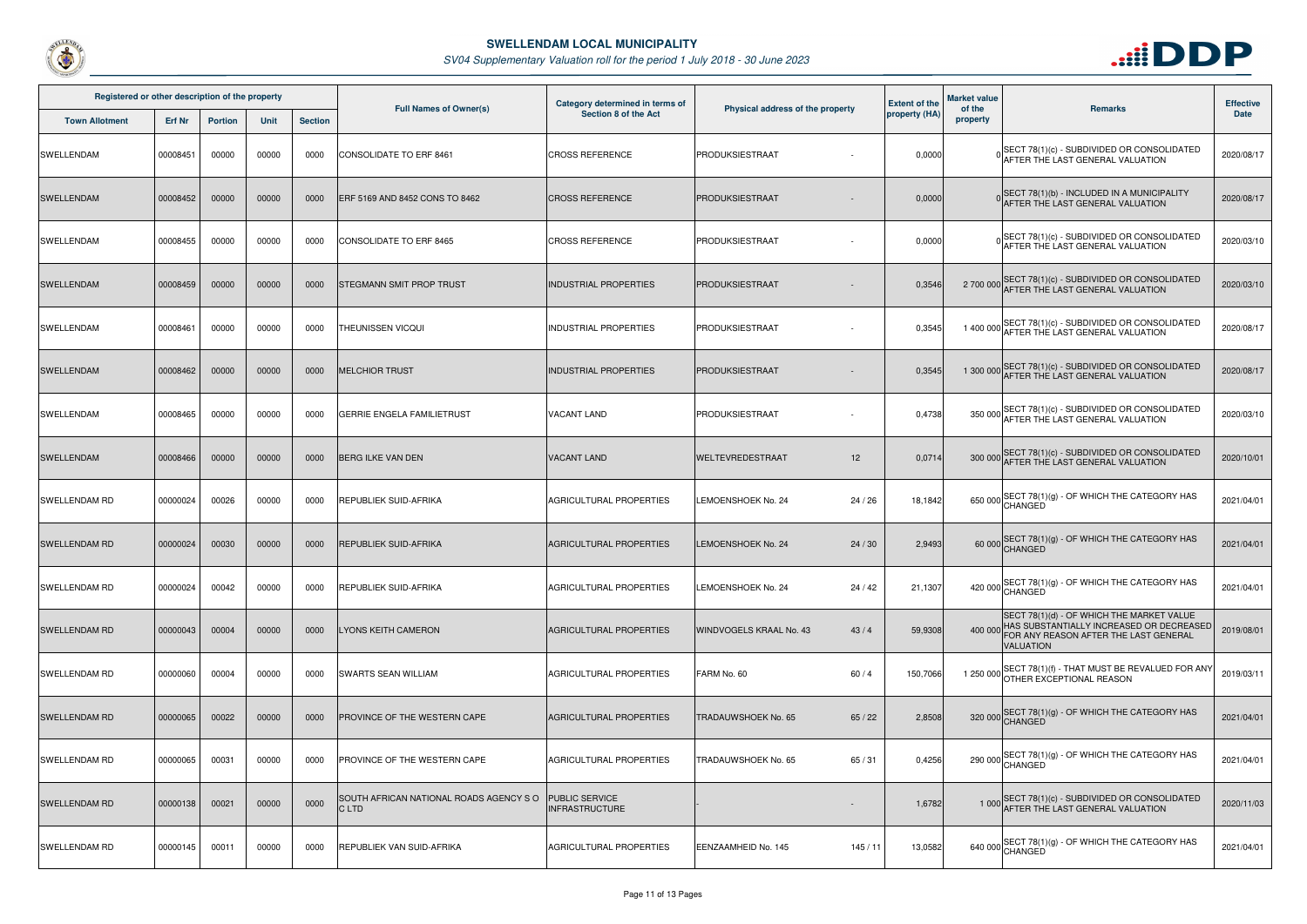

| Registered or other description of the property<br><b>Town Allotment</b><br><b>Erf Nr</b><br><b>Unit</b><br><b>Portion</b><br><b>Section</b> |          |       |       | <b>Full Names of Owner(s)</b> | Category determined in terms of<br><b>Section 8 of the Act</b> | Physical address of the property | <b>Extent of the</b><br>property (HA)        | <b>Market value</b><br>of the<br>property | <b>Remarks</b> | <b>Effective</b><br><b>Date</b>                                       |            |
|----------------------------------------------------------------------------------------------------------------------------------------------|----------|-------|-------|-------------------------------|----------------------------------------------------------------|----------------------------------|----------------------------------------------|-------------------------------------------|----------------|-----------------------------------------------------------------------|------------|
| <b>SWELLENDAM RD</b>                                                                                                                         | 00000145 | 00012 | 00000 | 0000                          | <b>REPUBLIEK VAN SUID-AFRIKA</b>                               | <b>AGRICULTURAL PROPERTIES</b>   | EENZAAMHEID No. 145<br>145/12                | 2,6007                                    | 13 000         | SECT 78(1)(g) - OF WHICH THE CATEGORY HAS<br>CHANGED                  | 2021/04/01 |
| <b>SWELLENDAM RD</b>                                                                                                                         | 00000145 | 00013 | 00000 | 0000                          | <b>REPUBLIEK VAN SUID-AFRIKA</b>                               | <b>AGRICULTURAL PROPERTIES</b>   | 145/13<br>EENZAAMHEID No. 145                | 124,9775                                  | 620 000        | SECT 78(1)(g) - OF WHICH THE CATEGORY HAS<br>CHANGED                  | 2021/04/01 |
| <b>SWELLENDAM RD</b>                                                                                                                         | 00000146 | 00007 | 00000 | 0000                          | REPUBLIEK VAN SUID-AFRIKA                                      | <b>AGRICULTURAL PROPERTIES</b>   | FARM No. 146<br>146/7                        | 12,2012                                   | 10 000         | SECT 78(1)(g) - OF WHICH THE CATEGORY HAS<br>CHANGED                  | 2021/04/01 |
| <b>SWELLENDAM RD</b>                                                                                                                         | 00000147 | 00001 | 00000 | 0000                          | <b>REPUBLIEK VAN SUID-AFRIKA</b>                               | <b>AGRICULTURAL PROPERTIES</b>   | FARM No. 147<br>147/1                        | 0,8565                                    | 4.00C          | SECT 78(1)(g) - OF WHICH THE CATEGORY HAS<br><b>CHANGED</b>           | 2021/04/01 |
| <b>SWELLENDAM RD</b>                                                                                                                         | 00000149 | 00010 | 00000 | 0000                          | <b>REPUBLIEK VAN SUID-AFRIKA</b>                               | <b>AGRICULTURAL PROPERTIES</b>   | SOMERSET VALE No. 149<br>149/10              | 27,8605                                   | 420 000        | SECT 78(1)(g) - OF WHICH THE CATEGORY HAS<br><b>CHANGED</b>           | 2021/04/01 |
| <b>SWELLENDAM RD</b>                                                                                                                         | 00000151 | 00000 | 00000 | 0000                          | REPUBLIEK VAN SUID-AFRIKA                                      | AGRICULTURAL PROPERTIES          | FARM No. 151<br>151/0                        | 38,9480                                   | 190 000        | SECT 78(1)(g) - OF WHICH THE CATEGORY HAS<br><b>CHANGED</b>           | 2021/04/01 |
| <b>SWELLENDAM RD</b>                                                                                                                         | 00000151 | 00004 | 00000 | 0000                          | REPUBLIEK VAN SUID-AFRIKA                                      | AGRICULTURAL PROPERTIES          | 151/4<br>FARM No. 151                        | 0,8565                                    | 4 0 0 0        | $\vert$ SECT 78(1)(g) - OF WHICH THE CATEGORY HAS<br><b>CHANGED</b>   | 2021/04/01 |
| <b>SWELLENDAM RD</b>                                                                                                                         | 00000151 | 00011 | 00000 | 0000                          | REPUBLIEK VAN SUID-AFRIKA                                      | <b>AGRICULTURAL PROPERTIES</b>   | FARM No. 151<br>151/11                       | 40,4612                                   | 200 000        | SECT 78(1)(g) - OF WHICH THE CATEGORY HAS<br><b>CHANGED</b>           | 2021/04/01 |
| <b>SWELLENDAM RD</b>                                                                                                                         | 00000151 | 00014 | 00000 | 0000                          | <b>REPUBLIEK VAN SUID-AFRIKA</b>                               | <b>AGRICULTURAL PROPERTIES</b>   | FARM No. 151<br>151/14                       | 179,7366                                  | 900 000        | SECT 78(1)(g) - OF WHICH THE CATEGORY HAS<br><b>CHANGED</b>           | 2021/04/01 |
| <b>SWELLENDAM RD</b>                                                                                                                         | 00000156 | 00012 | 00000 | 0000                          | GOVERNMENT OF THE WESTERN CAPE                                 | <b>AGRICULTURAL PROPERTIES</b>   | BAKKELY'S PLAATS No. 156<br>156 / 12         | 0,1874                                    | 1 500 000      | SECT 78(1)(g) - OF WHICH THE CATEGORY HAS<br>CHANGED                  | 2021/04/01 |
| <b>SWELLENDAM RD</b>                                                                                                                         | 00000156 | 00037 | 00000 | 0000                          | GOVERNMENT OF THE WESTERN CAPE                                 | <b>AGRICULTURAL PROPERTIES</b>   | 156 / 37<br>BAKKELY'S PLAATS No. 156         | 0,3014                                    |                | 15 000 SECT 78(1)(g) - OF WHICH THE CATEGORY HAS                      | 2021/04/01 |
| <b>SWELLENDAM RD</b>                                                                                                                         | 00000159 | 00031 | 00000 | 0000                          | GOVERNMENT OF THE WESTERN CAPE                                 | <b>AGRICULTURAL PROPERTIES</b>   | THORNLANDS No. 159<br>159 / 31               | 3,6682                                    | 90 000         | SECT 78(1)(g) - OF WHICH THE CATEGORY HAS<br>CHANGED                  | 2021/04/01 |
| <b>SWELLENDAM RD</b>                                                                                                                         | 00000162 | 00002 | 00000 | 0000                          | <b>REPUBLIEK VAN SUID-AFRIKA</b>                               | AGRICULTURAL PROPERTIES          | <b>OUTSPAN No. 162</b><br>162/2              | 2,6725                                    | 40 000         | $\vert$ SECT 78(1)(g) - OF WHICH THE CATEGORY HAS<br>CHANGED          | 2021/04/01 |
| <b>SWELLENDAM RD</b>                                                                                                                         | 00000169 | 00000 | 00000 | 0000                          | <b>PROVINCIAL GOVERNMENT-WESTERN CAPE</b>                      | AGRICULTURAL PROPERTIES          | SWELLENDAM FOREST RESERVE No. 169 / 0        | 4 018,4600                                |                | 4 000 000 SECT 78(1)(g) - OF WHICH THE CATEGORY HAS<br><b>CHANGED</b> | 2021/04/01 |
| <b>SWELLENDAM RD</b>                                                                                                                         | 00000169 | 00001 | 00000 | 0000                          | REPUBLIEK VAN SUID-AFRIKA                                      | AGRICULTURAL PROPERTIES          | <b>SWELLENDAM FOREST RESERVE No. 169 / 1</b> | 25,3265                                   |                | 30 000 SECT 78(1)(g) - OF WHICH THE CATEGORY HAS                      | 2021/04/01 |
| <b>SWELLENDAM RD</b>                                                                                                                         | 00000169 | 00002 | 00000 | 0000                          | REPUBLIEK VAN SUID-AFRIKA                                      | AGRICULTURAL PROPERTIES          | SWELLENDAM FOREST RESERVE No. 169 / 2        | 130,4435                                  | 650 000        | SECT 78(1)(g) - OF WHICH THE CATEGORY HAS<br><b>CHANGED</b>           | 2021/04/01 |
| <b>SWELLENDAM RD</b>                                                                                                                         | 00000169 | 00003 | 00000 | 0000                          | <b>REPUBLIEK VAN SUID-AFRIKA</b>                               | <b>AGRICULTURAL PROPERTIES</b>   | SWELLENDAM FOREST RESERVE No. 169 / 3        | 189,1532                                  | 950 000        | SECT 78(1)(g) - OF WHICH THE CATEGORY HAS<br>CHANGED                  | 2021/04/01 |